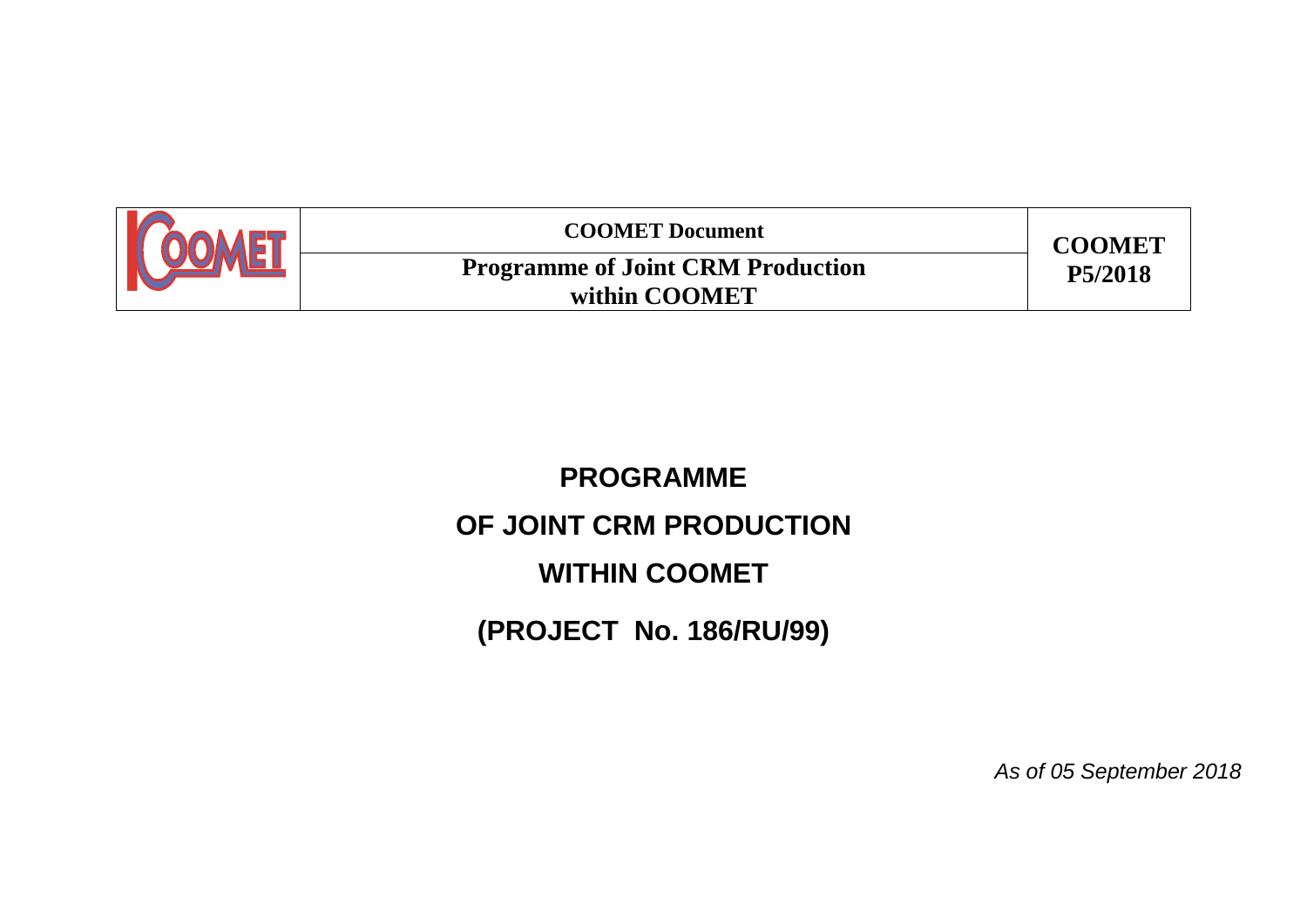| Ind<br>.NN | Country,<br>CRM producer,<br>contact person                                                                                                                                                                                                                                                                                                  | Project                                                                                                                                                                 | <b>Certified characteristics</b>                                                                                                                                                                                                              | <b>Planned values</b><br>(range)<br>of certified<br>characteristics | <b>Period of</b><br><b>CRM</b><br>develop-<br>ment | <b>Notes</b>                                                                                                                                                                                                   |
|------------|----------------------------------------------------------------------------------------------------------------------------------------------------------------------------------------------------------------------------------------------------------------------------------------------------------------------------------------------|-------------------------------------------------------------------------------------------------------------------------------------------------------------------------|-----------------------------------------------------------------------------------------------------------------------------------------------------------------------------------------------------------------------------------------------|---------------------------------------------------------------------|----------------------------------------------------|----------------------------------------------------------------------------------------------------------------------------------------------------------------------------------------------------------------|
| 1          | $\overline{2}$                                                                                                                                                                                                                                                                                                                               | $\mathbf{3}$                                                                                                                                                            | $\overline{\mathbf{4}}$                                                                                                                                                                                                                       | 5                                                                   | 6                                                  | $\overline{7}$                                                                                                                                                                                                 |
|            | Part 1 (projects for which the forms of Proposed (P) or Agreed (A) Projects are prepared)                                                                                                                                                                                                                                                    |                                                                                                                                                                         |                                                                                                                                                                                                                                               |                                                                     |                                                    |                                                                                                                                                                                                                |
| 1.         | <b>Russia</b><br>All-Russian Research Institute<br>for Petroleum Refining<br>(OJSC "VNII NP")<br>Moscow<br><b>Contact Person:</b><br>Irina V.<br>Tereshina<br>Head of Metrological Research<br>Laboratory<br>Tel:(495)788-1553,<br>787-48-87, ext.1367<br>E-mail: metrology@vniinp.ru<br>Scientific and Production<br>Association "INTEGRSO" | Development of<br>CRMs of volume<br>(mass) fraction of<br>oxygenates in petrol:<br>$(3$ types):<br>CRM OMD OKG -1;<br>CRM OMD OKG -2;<br>CRM OMD OKG-3<br>358/RU/06 (A) | CRM OMD OKG -1:<br>Volume (mass) fraction, %<br>ethanol<br>isopropanol<br>Mass fraction of<br>organically bound<br>oxygen, %<br>CRM OMD OKG -2:<br>Volume (mass) fraction of<br>MTBE, %<br>Mass fraction of<br>organically bound<br>oxygen, % | $0,10-0,30$<br>$0,10-0,30$<br>$0,10-0,20$<br>$1,0-3,0$<br>$0,2-0,6$ | 2011-2019                                          | Participants of work:<br>1. Belarus<br>-202 chemmotological fuel centre<br>at the RB Ministry of Defense;<br>-OJSC "Naphtan"<br>2. Moldova<br>-Standardization and Metrology<br>Service of Republic of Moldova |
|            | Ufa<br>Anvar H. Muhamedzyanov<br>General Director<br>Tel. (347) 275-31-38<br>(347) 270-86-13, 8-901-813-75-29<br>E-mail: integrso@mail.ru<br>FGUP "UNIIM"<br>Ekaterinburg<br>acting Head of Department<br>Olga N. Kremleva<br>Tel.: $(343)$ 350-60-68<br>E-mail: kremleva77@yandex.ru                                                        |                                                                                                                                                                         | CRM OMD OKG -3:<br>Volume (mass) fraction, %<br>ethanol<br>isopropanol<br><b>MTBE</b><br>Mass fraction of<br>organically bound<br>oxygen, %                                                                                                   | $0, 5 - 1, 5$<br>$2,0-4,0$<br>$4,0-6,0$<br>$2,0-3,0$                |                                                    |                                                                                                                                                                                                                |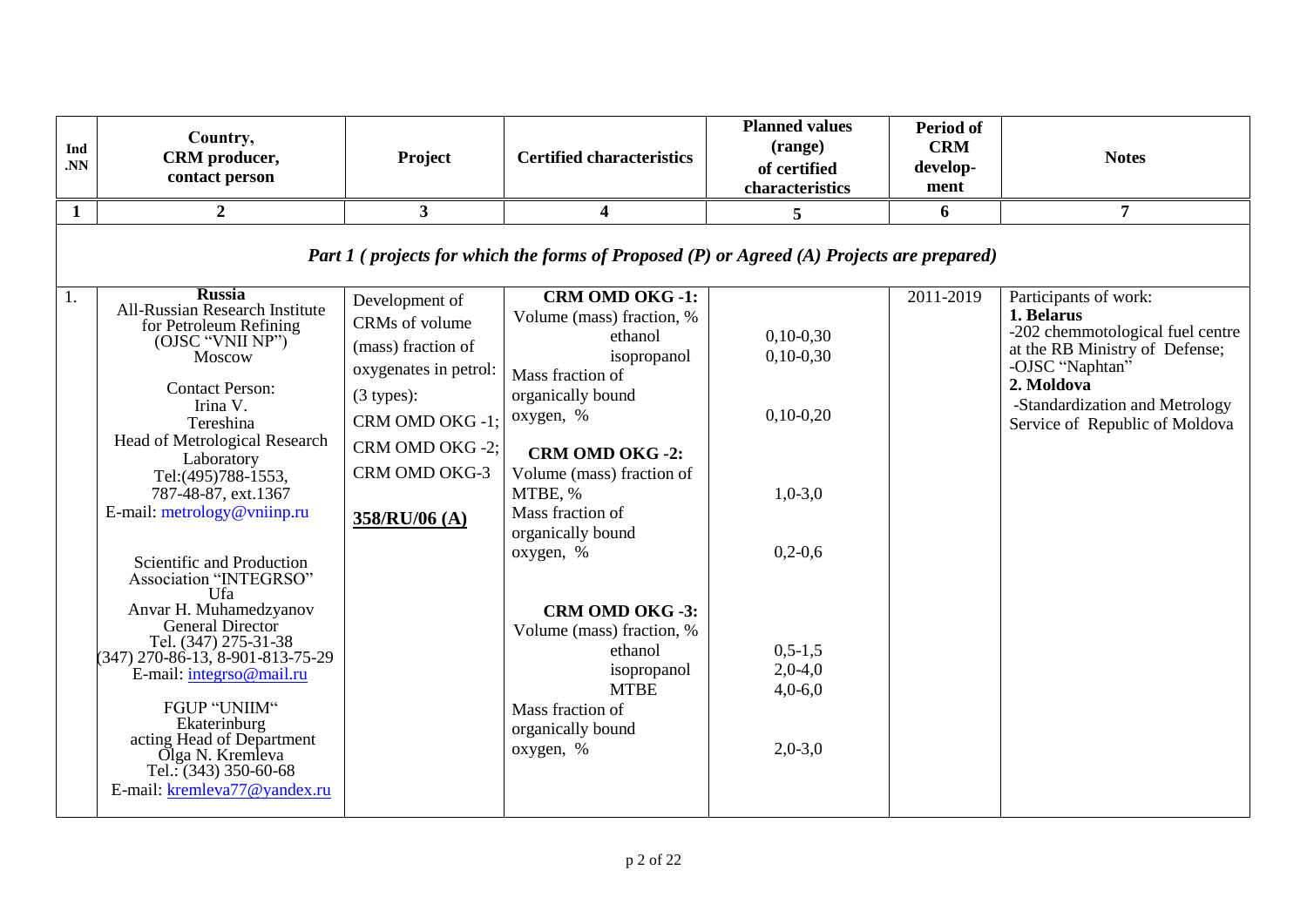| $\mathbf{1}$ | $\boldsymbol{2}$                                                                                                                                                                                                                                                                                                                                                                                                                                                                      | $\overline{3}$                                                                                                       | 4                                                                                                                         | 5                                                                                                | 6         | 7                                                                                                                                                                                                                                                                                                                                                                                                                                                                                                                |
|--------------|---------------------------------------------------------------------------------------------------------------------------------------------------------------------------------------------------------------------------------------------------------------------------------------------------------------------------------------------------------------------------------------------------------------------------------------------------------------------------------------|----------------------------------------------------------------------------------------------------------------------|---------------------------------------------------------------------------------------------------------------------------|--------------------------------------------------------------------------------------------------|-----------|------------------------------------------------------------------------------------------------------------------------------------------------------------------------------------------------------------------------------------------------------------------------------------------------------------------------------------------------------------------------------------------------------------------------------------------------------------------------------------------------------------------|
| 2.           | Russia<br>All-Russian Research Institute for<br>Petroleum Refining<br>(OJSC "VNII NP") Moscow<br>Contact Person:<br>Irina V.<br>Tereshina<br>Head of Metrological Research<br>Laboratory<br>Tel:(495)788-1553,<br>787-48-87, ext.1367<br>E-mail: metrology@vniinp.ru<br>Scientific and Production<br>Association "INTEGRSO" Ufa<br>Anvar H. Muhamedzyanov<br>General Director<br>Tel. (347) 275-31-38<br>$(347)$ 270-86-13, 8-901-813-75-29<br>E-mail: integrso@mail.ru               | Development of<br>CRMs of calcium<br>and zinc content in<br>oils (3 types)<br>521/RU/11 (P)                          | Mass fraction, %<br>CRM MDKC $-1$ :<br>Ca<br>Zn<br>CRM MDKC $-2$ :<br>Ca<br>Zn<br>CRM MDKC $-3$ :<br>Ca<br>Zn             | $0,10-0,20$<br>$0,10-0,15$<br>$0,20-0,30$<br>$0.05 - 0.10$<br>$0,30-0,40$<br>$0.07 - 0.12$       | 2011-2019 | Participants of work:<br>1. Belarus<br>- OJSC "Mozyr Petroleum<br>Processing Plant"<br>- OJSC "Naphtan"<br>2. Kazakhstan<br>- "Centrgeoanalyte, Ltd"<br>3. Ukraine<br>-The Centre of Certification Tests.<br><b>State Research and Design</b><br>Institute of Titanium.                                                                                                                                                                                                                                          |
| 3.           | <b>Russia</b><br>All-Russian Research Institute for<br>Petroleum Refining<br>(OJSC "VNII NP") Moscow<br><b>Contact Person:</b><br>Irina V.<br>Tereshina<br>Head of Metrological Research<br>Laboratory<br>Tel: (495) 788-1553,<br>787-48-87, ext.1367<br>E-mail: metrology@vniinp.ru<br>Scientific and Production<br>Association "INTEGRSO" Ufa<br>Anvar H. Muhamedzyanov<br>General Director<br>Tel. (347) 275-31-38<br>(347) 270-86-13, 8-901-813-75-29<br>E-mail: integrso@mail.ru | Development of<br>CRMs for sulphur<br>microimpurities<br>content in petroleum<br>products (5 types)<br>536/RU/11 (P) | Mass fraction of sulphur<br>microimpurities, %<br>CRM MDMS -1<br>CRM MDMS -2<br>CRM MDMS -3<br>CRM MDMS -4<br>CRM MDMS -5 | $0,0000 - 0,0005$<br>$0,0005 - 0,0020$<br>$0,0020 - 0,010$<br>$0,010 - 0,020$<br>$0.020 - 0.040$ | 2011-2019 | Participants of work:<br>1. Belarus<br>- OJSC "Naphtan";<br>- OJSC "Mozyr Petroleum<br>Processing Plant"<br>2. Kazakhstan<br>- D. Serikbaev East-Kazakhstan<br>GTU on certification tests of<br>motor fuel and oil "SAT and M";<br>- JSC "KazMunaiGas<br>Onimdery";<br>-"Neftechem Company LTD"<br>- West-Kazakhstan JSC<br>"NaTsEkS"<br>3.Lithuania<br>-State Scientific and Research<br>Centre of Physical and<br><b>Technological Sciences</b><br>4. Ukraine<br>- OJSC "NPK-Galichina";<br>-IP "SZHS Ukraine" |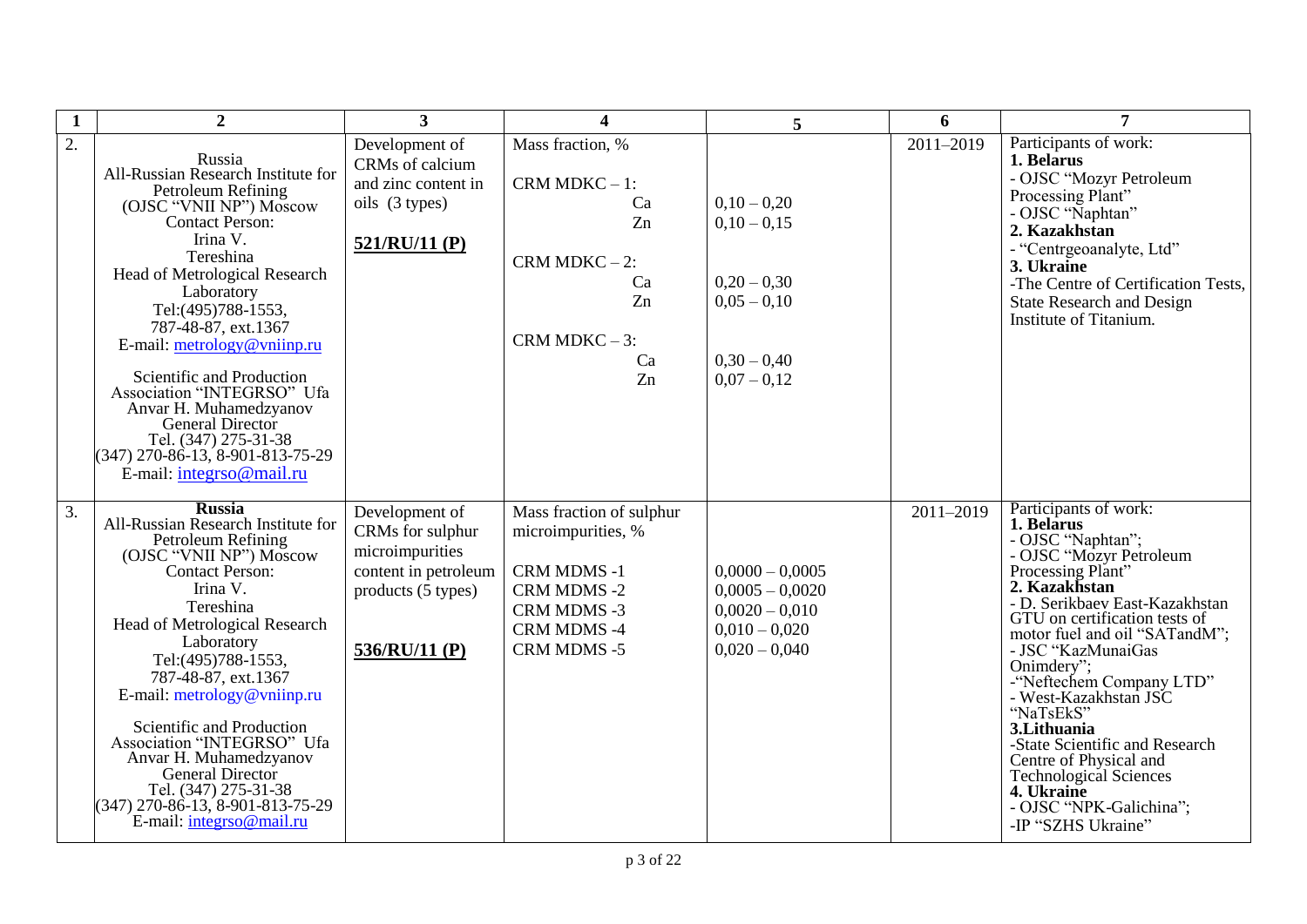| $\mathbf{1}$     | $\overline{2}$                                                                                                                                                                                                                                                                                                                  | 3                                                                                                                                     | $\boldsymbol{4}$                                                                                                 | 5                                                                    | 6         | $\overline{7}$                                                                                                                                                                                                                                                                                                     |
|------------------|---------------------------------------------------------------------------------------------------------------------------------------------------------------------------------------------------------------------------------------------------------------------------------------------------------------------------------|---------------------------------------------------------------------------------------------------------------------------------------|------------------------------------------------------------------------------------------------------------------|----------------------------------------------------------------------|-----------|--------------------------------------------------------------------------------------------------------------------------------------------------------------------------------------------------------------------------------------------------------------------------------------------------------------------|
| $\overline{4}$ . | <b>Russia</b><br>All-Russian Research Institute for<br>Petroleum Refining                                                                                                                                                                                                                                                       | Development of<br>CRMs of ultimate<br>temperature of diesel<br>fuel filterability on a<br>cold filter<br>$(2$ types)<br>537/RU/11 (P) | Ultimate temperature of<br>filterability on a cold<br>filter, °C<br>CRM PTF DT-1<br>CRM PTF DT-2                 | $0 - \text{minus } 20^{\circ}$ C<br>minus 20 – minus 40 $^{\circ}$ C | 2011-2019 | Participants of work:<br>1. Belarus<br>-OJSC "Naphtan";<br>- OJSC "Mozyr Petroleum<br>Processing Plant";<br>2. Kazakhstan<br>West-Kazakhstan JSC<br>"NaTsEkS"<br>3. Ukraine<br>- OJSC "NPK-Galichina";                                                                                                             |
| 5.               | (OJSC "VNII NP") Moscow<br>Contact Person:<br>Irina V.<br>Tereshina<br>Head of Metrological Research<br>Laboratory<br>Tel:(495)788-1553,<br>787-48-87, ext.1367<br>E-mail: metrology@vniinp.ru<br>Scientific and Production<br>Association "INTEGRSO" Ufa<br>Anvar H. Muhamedzyanov<br>General Director<br>Tel. (347) 275-31-38 | Development of<br>CRMs of lead<br>concentration in<br>motor petrol<br>$(4$ types)<br>538/RU/11 (P)                                    | Lead concentration,<br>$mg/dm^3$<br><b>CRM KSB-1</b><br><b>CRM KSB-2</b><br><b>CRM KSB-3</b><br><b>CRM KSB-4</b> | $0 - 0.1$ ;<br>$2,0 - 3,0;$<br>$4,0 - 7,0;$<br>$8.0 - 10.0.$         | 2011-2019 | Participants of work:<br>1. Belarus<br>- OJSC "Naphtan"<br>- OJSC "Mozyr Petroleum<br>Processing Plant"<br>2. Kazakhstan<br>- JSC "KazMunaiGas<br>Onimdery";<br>3. Lithuania<br>-State Scientific and Research<br>Centre of Physical and<br><b>Technological Sciences</b><br>4. Ukraine<br>- OJSC "NPK-Galichina"; |
| 6.               | (347) 270-86-13, 8-901-813-75-29<br>E-mail: integrso@mail.ru                                                                                                                                                                                                                                                                    | Development of<br>CRMs of iron<br>concentration in<br>motor petrol<br>$(4$ types)<br>539/RU/11 (P)                                    | Mass concentration<br>of iron, $mg/dm3$<br>CRM MKJ-1<br><b>CRM MKJ-2</b><br>CRM MKJ-3<br><b>CRM MKJ-4</b>        | $0 - 3$ ;<br>$3 - 8;$<br>$8 - 15$ ;<br>$15 - 25$ .                   | 2011-2019 | Participants of work:<br>1. Belarus<br>- OJSC "Naphtan"<br>- OJSC "Mozyr Petroleum<br>Processing Plant"<br>2. Lithuania<br>-State Scientific and Research<br>Centre of Physical and<br><b>Technological Sciences</b><br>3. Ukraine<br>- OJSC "NPK-Galichina";                                                      |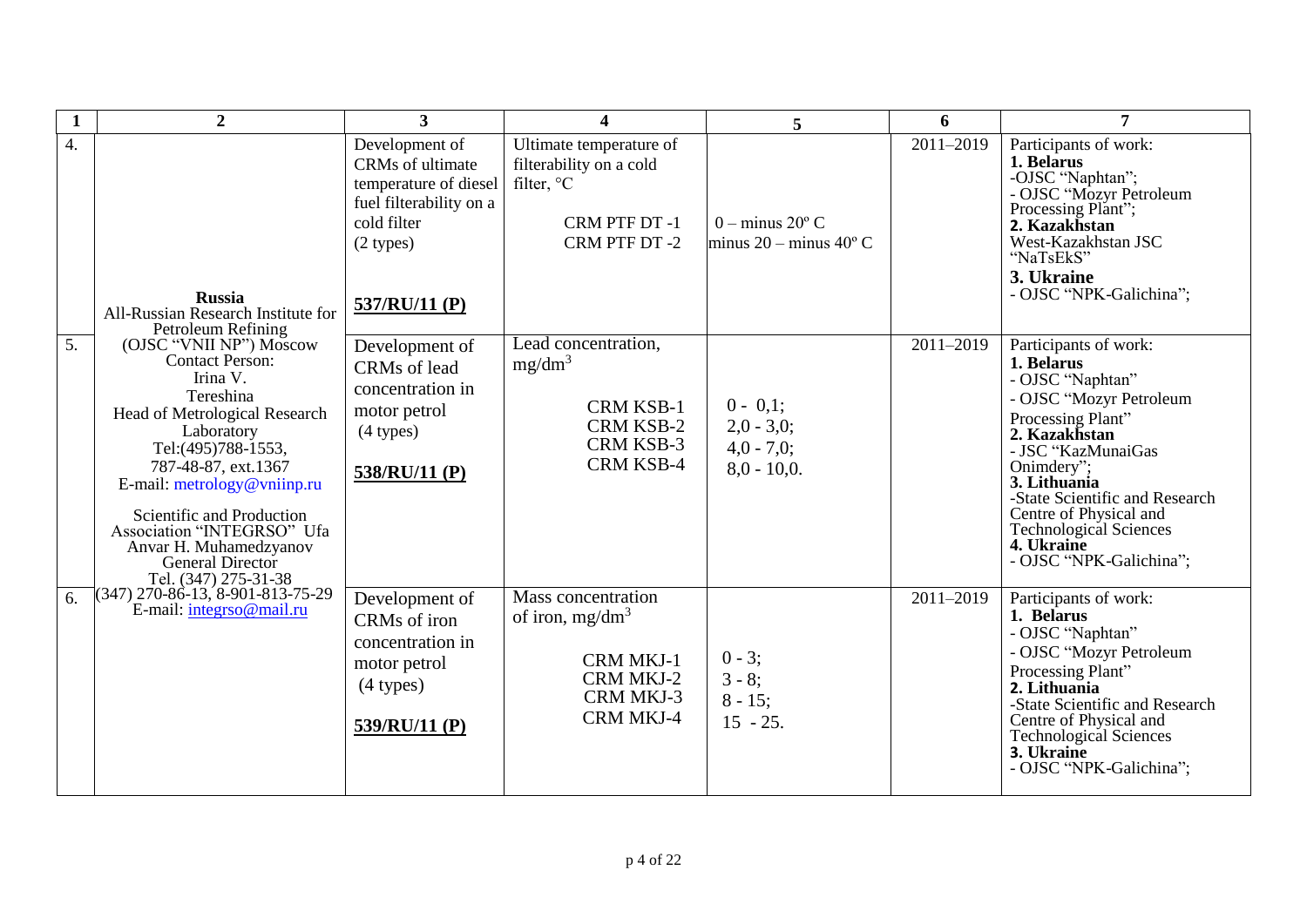| $\mathbf{1}$ | $\overline{2}$                       | $\overline{3}$            | $\overline{\mathbf{4}}$                                                                 | 5                  | 6         | 7                                   |
|--------------|--------------------------------------|---------------------------|-----------------------------------------------------------------------------------------|--------------------|-----------|-------------------------------------|
| 7.           | <b>Russia</b>                        | Development of            | <b>Mass fraction</b>                                                                    |                    | 2013-2019 | Participants of work:               |
|              | <b>Federal State Budgetary</b>       | CRM for                   | of elements, %                                                                          |                    |           | 1.Belarus                           |
|              | <b>Enterprise of Science</b>         | composition of            |                                                                                         |                    |           | 2.Bulgaria                          |
|              | A.P. Vinogradov Geochemistry         | wolframite hubnerite      | <b>Tungsten</b>                                                                         | $45 - 50$          |           | <b>GEOLAB Analytical Laboratory</b> |
|              | Institute                            | concentrate (hard-        | <b>Manganese</b>                                                                        | $10 - 12$          |           | of Geological Institute BAN         |
|              | Siberian Branch of Russian           | $\text{alloy}$ ) – KVG(T) | Aluminium                                                                               | $0.7 - 1.0$        |           | 3.Kazakhstan                        |
|              | <b>Academy of Sciences</b>           |                           | <b>Beryllium</b>                                                                        | $0,0007 - 0,002$   |           | - "Centrgeoanalyte, Ltd"            |
|              |                                      | 617/RU/13(A)              | Vanadium                                                                                | $0,01 - 0,05$      |           | - Riddersk mining and processing    |
|              | 1a, Favorsky Str.<br>Irkutsk, 664033 |                           | <b>Bismuth</b>                                                                          | $0,006 - 0,009$    |           | complex "Kazzinc, Ltd"              |
|              |                                      |                           | Iron                                                                                    | $7,0 - 8,0$        |           | - Central Chemical Laboratory of    |
|              | <b>Contact Person:</b>               |                           | Gold                                                                                    | $0,0005 - 0,003$   |           | Balkhash region "Kazakhmys          |
|              | Irina E. Vasilieva                   |                           | Yttrium                                                                                 | $0,002 - 0,005$    |           | Corporation, Ltd."                  |
|              | Head of Laboratory of Optical        |                           | Cadmium                                                                                 | $0,001 - 0,0001$   |           | 4. Uzbekistan                       |
|              | Spectral Analysis and Reference      |                           | Calcium                                                                                 | $1,5 - 2,5$        |           | GP "Central Laboratory" of State    |
|              | Materials                            |                           | <b>Silicon</b>                                                                          | $1,8-2,2$          |           | Committee of Geology and            |
|              | E-mail: vasira@igc.irk.ru            |                           | Copper                                                                                  | $0,004 - 0,007$    |           | Mineral Resources of the            |
|              | Tel./fax: +7 (3952) 42 58 37         |                           | Molybdenum                                                                              | $0,0015 - 0,003$   |           | Republic of Uzbekistan,             |
|              | Mob.: +7 964 226 4811                |                           | <b>Arsenic</b>                                                                          | $0,00007 - 0,0007$ |           | 64-a, N. KHodzhibaev Str.,          |
|              |                                      |                           | <b>Niobium</b>                                                                          | $0,02 - 0,10$      |           | Tashkent,                           |
|              |                                      |                           | <b>Tin</b>                                                                              | $0,02 - 0,04$      |           | Head of laboratory                  |
|              |                                      |                           | <b>Lead</b>                                                                             | $0.06 - 0.08$      |           | <b>KHamro Sabirov</b>               |
|              |                                      |                           | <b>Sulphur</b>                                                                          | $0,15-0,20$        |           | hsabirov@yandex.ru                  |
|              |                                      |                           | <b>Silver</b>                                                                           | $0,0004 - 0,001$   |           |                                     |
|              |                                      |                           | <b>Scandium</b>                                                                         | $0,007 - 0,05$     |           |                                     |
|              |                                      |                           | <b>Antimony</b>                                                                         | $0,0001 - 0,003$   |           |                                     |
|              |                                      |                           | Titanium                                                                                | $3,3 - 4,0$        |           |                                     |
|              |                                      |                           | Uranium                                                                                 | $0,001 - 0,003$    |           |                                     |
|              |                                      |                           | Phosphor                                                                                | $0,001 - 0,05$     |           |                                     |
|              |                                      |                           | <b>Fluoride</b>                                                                         | $0,3 - 0,4$        |           |                                     |
|              |                                      |                           | Zinc                                                                                    | $0,015 - 0,025$    |           |                                     |
|              |                                      |                           |                                                                                         |                    |           |                                     |
|              |                                      |                           |                                                                                         |                    |           |                                     |
|              |                                      |                           |                                                                                         |                    |           |                                     |
|              |                                      |                           | Zirconium<br>Note: Elements in bold are of<br>the main interest during<br>certification | $0,007 - 0,03$     |           |                                     |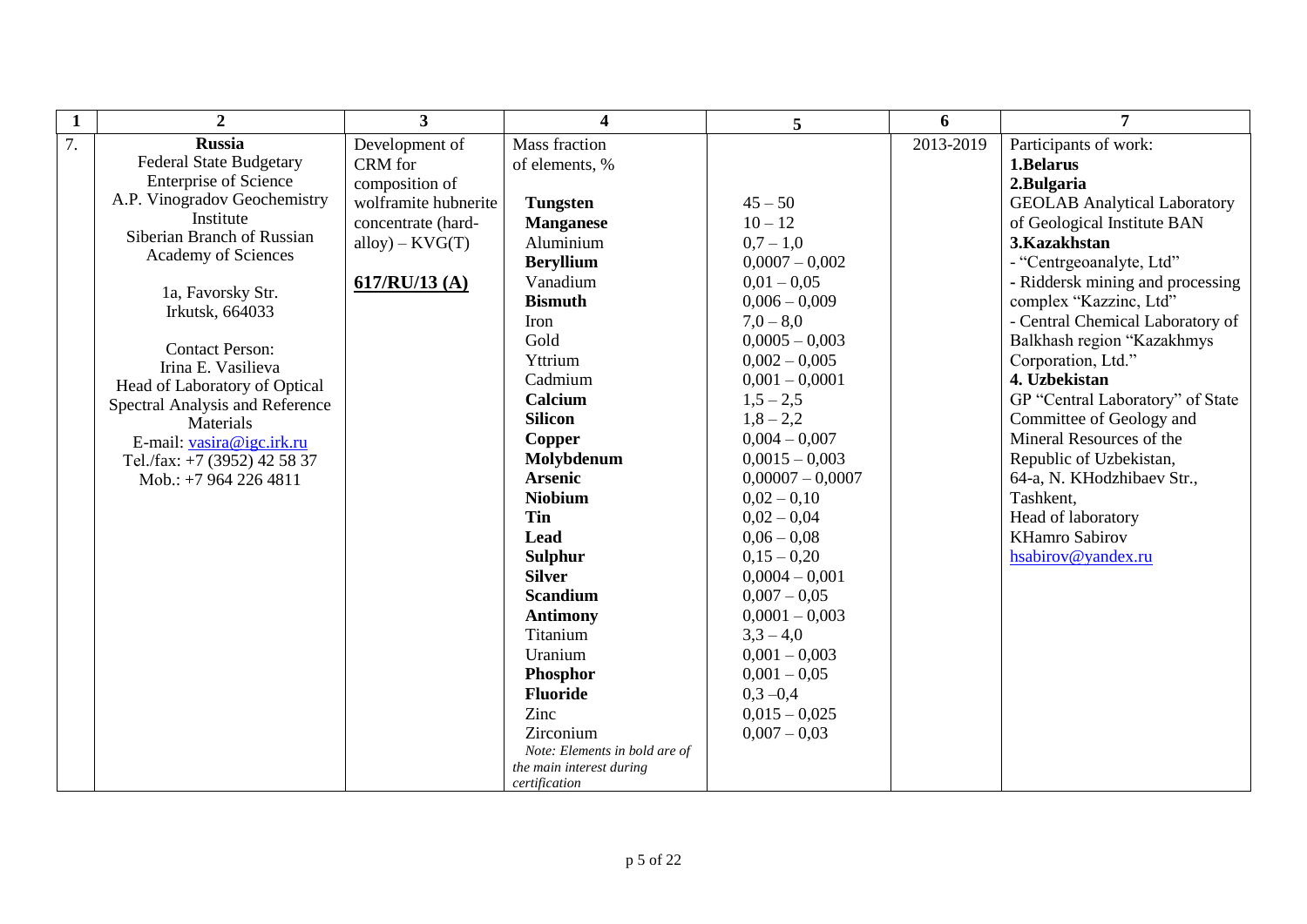| $\mathbf 1$ | $\boldsymbol{2}$                                           | $\overline{3}$   | 4                      | 5             | 6         | 7                              |
|-------------|------------------------------------------------------------|------------------|------------------------|---------------|-----------|--------------------------------|
| 8.          | <b>Ukraine</b>                                             | Development of   | Mass fraction of       |               | 2013-2015 | Participants of work:          |
|             | <b>State Enterprise</b>                                    | CRM of Guinean   | components, %          |               |           | 1. Belarus                     |
|             | "State Research and Design                                 | and Guyanese     |                        |               |           | -BelGIM                        |
|             | Institute of Titanium"                                     | bauxites         | Chemical composition:  |               |           | - Central laboratory of RUP    |
|             | (SE "SRD Titanium Institute")                              | composition for  | Aluminium oxide        | $40 - 60$     |           | "Belgeologia" branch;          |
|             | 180 Lenin pr., Zaporozhe,                                  | chemical and XRD | Silicon dioxide        | $2 - 10$      |           | 2. Kazakhstan                  |
|             | Ukraine, 69035                                             | analyses         | Titanium dioxide       | $1-3$         |           | - "Centrgeoanalyte, Ltd"       |
|             |                                                            |                  | Chromium oxide         | $0,01-0,5$    |           | - "Topaz, Ltd"                 |
|             | <b>Contact Person:</b>                                     | 619/UA/13(P)     | Iron (III) oxide total | $1 - 30$      |           | - JSC "Kazakhstan Aluminium"   |
|             | Alexey D. Suschinsky,                                      |                  | Manganese oxide        | $0,01-0,5$    |           | - JSC "Kazakhstan Electrolysis |
|             | Deputy General Director                                    |                  | Magnesium oxide        | $0,05-0,15$   |           | Plant"                         |
|             | The Institute of Titanium                                  |                  | Vanadium oxide         | $0,03-0,1$    |           | 3. Russia                      |
|             | Tel., (+38 061) 289-91-00                                  |                  | Calcium oxide          | $0,1-0,2$     |           | -OJSC "West-Siberian Testing   |
|             | Fax $(+38061)$ 289-91-30                                   |                  | Gallium oxide          | $0,005-0,03$  |           | Centre"                        |
|             | E-mail: nii@nii.timag.org                                  |                  | Phosphorus oxide       | $0,1-0,2$     |           | (OJSC "WSTCentre")             |
|             |                                                            |                  | Sulphur                | less than 0,1 |           |                                |
|             | NSC "Institute of Metrology"                               |                  | Total carbon           | $0,1-0,5$     |           |                                |
|             | 42 Mironositskya str., Kharkov,                            |                  | Carbon (IV) oxide      | $0,05-0,5$    |           |                                |
|             | 61002, Ukraine                                             |                  | Mass loss at           |               |           |                                |
|             |                                                            |                  | calcination            | $20 - 30$     |           |                                |
|             | <b>Contact Person:</b>                                     |                  |                        |               |           |                                |
|             | Andrey G. Ivkov,                                           |                  | Phase composition:     |               |           |                                |
|             | <b>Leading Researcher</b><br>Tel.: $(+38\,057)\,704-97-45$ |                  | Gibbsite               | 50-70         |           |                                |
|             | Fax: $(+ 38 057) 700-34-47$ ,                              |                  | Goethite               | $10 - 20$     |           |                                |
|             | E-mail:                                                    |                  | Hematite               | $10-20$       |           |                                |
|             | standard@metrology.kharkov.ua                              |                  | Rutile                 | $1-5$         |           |                                |
|             | E-mail: crm-ua@ukr.net                                     |                  | Kaolinite              | $10 - 20$     |           |                                |
|             |                                                            |                  | Octahedrite            | $10-20$       |           |                                |
|             |                                                            |                  |                        |               |           |                                |
|             |                                                            |                  |                        |               |           |                                |
|             |                                                            |                  |                        |               |           |                                |
|             |                                                            |                  |                        |               |           |                                |
|             |                                                            |                  |                        |               |           |                                |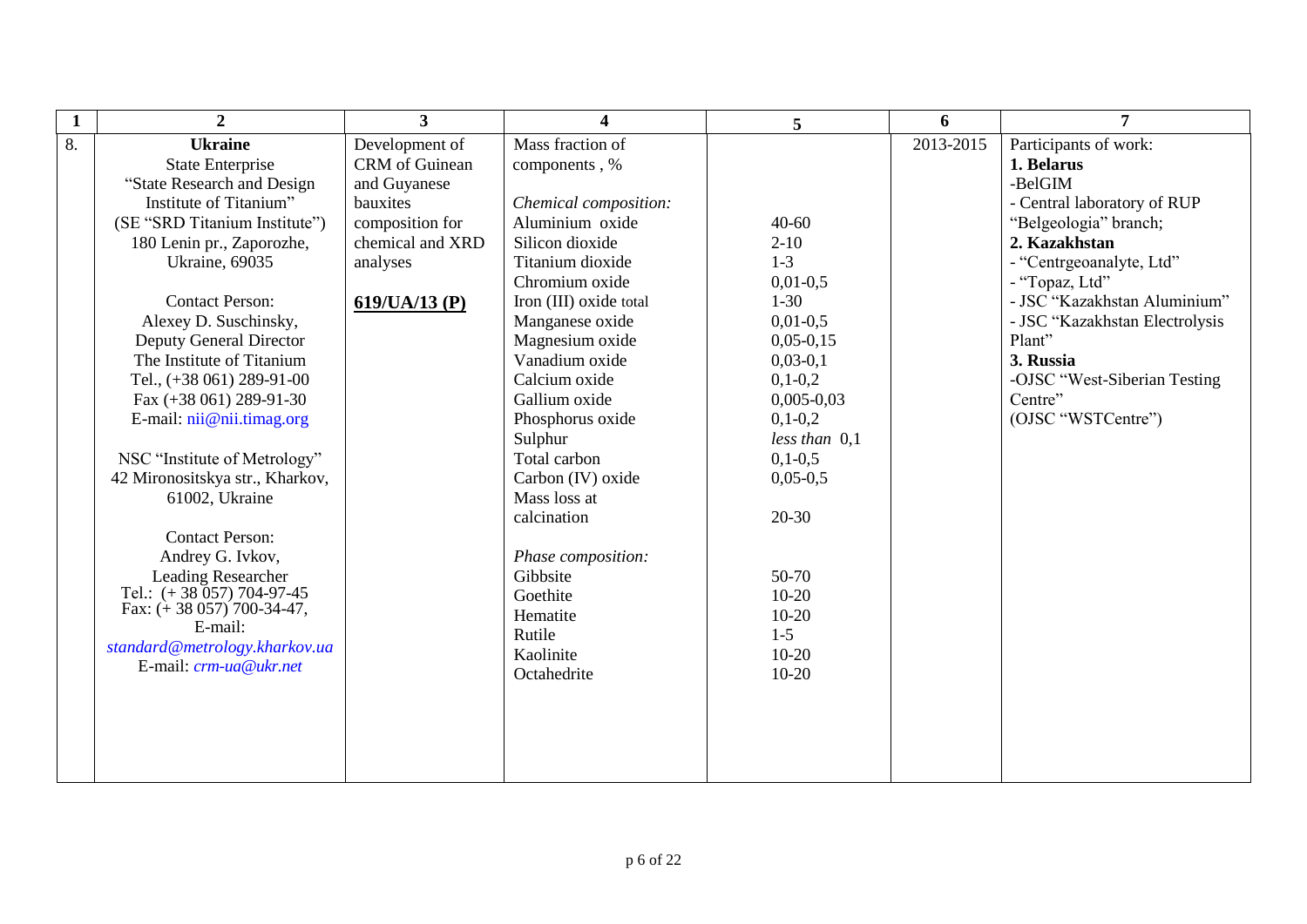| $\mathbf{1}$ | $\overline{2}$                                              | $\overline{\mathbf{3}}$ |                                    | 5             | 6         | $\overline{7}$                |
|--------------|-------------------------------------------------------------|-------------------------|------------------------------------|---------------|-----------|-------------------------------|
| 9.           | <b>Ukraine</b>                                              | Development of          | Mass fraction of                   |               | 2013-2015 | Participants of work:         |
|              | State Enterprise                                            | CRMs of disthene-       | components, %                      |               |           | 1. Belarus                    |
|              | "State Research and Design                                  | sillimanite             |                                    |               |           | -BelGIM                       |
|              | Institute of Titanium"                                      | concentrate             | For chemical analysis:             |               |           | - Central laboratory of RUP   |
|              | (SE "SRD Titanium Institute")                               | composition             | Aluminium oxide                    | $40 - 60$     |           | "Belgeologia" branch;         |
|              | 180 Lenin pr., Zaporozhe,                                   | for chemical and        | Iron (III) oxide                   | $0, 3 - 1, 0$ |           | 2. Kazakhstan                 |
|              | Ukraine, 69035                                              | spectral analyses       | Titanium (IV) oxide                | $0, 3 - 3, 0$ |           | - "Centrgeoanalyte, Ltd"      |
|              |                                                             |                         | Magnesium oxide                    | $0,1-0,5$     |           | - "Topaz, Ltd"                |
|              | <b>Contact Person:</b>                                      | 620/UA/13(P)            | Calcium oxide                      | $0,05-0,3$    |           | 3. Russia                     |
|              | Alexey D. Suschinsky,                                       |                         |                                    |               |           | -OJSC "West-Siberian Testing  |
|              | <b>Deputy General Director</b><br>The Institute of Titanium |                         | For spectral analysis:             | $0, 3 - 1, 0$ |           | Centre"<br>(OJSC "WSTCentre") |
|              | Tel., (+38 061) 289-91-00                                   |                         | Iron (III) oxide<br>Titanium oxide | $0,3-3,0$     |           |                               |
|              | Fax (+38 061) 289-91-30                                     |                         | Magnesium oxide                    | $0,1-0,5$     |           |                               |
|              | E-mail: $ni@ni.timeq.org$                                   |                         | Calcium oxide                      | $0,05-0,3$    |           |                               |
|              |                                                             |                         |                                    |               |           |                               |
|              | NSC "Institute of Metrology"                                |                         |                                    |               |           |                               |
|              | 42 Mironositskya str., Kharkov,                             |                         |                                    |               |           |                               |
|              | 61002, Ukraine                                              |                         |                                    |               |           |                               |
|              |                                                             |                         |                                    |               |           |                               |
|              | <b>Contact Person:</b>                                      |                         |                                    |               |           |                               |
|              | Andrey G. Ivkov,                                            |                         |                                    |               |           |                               |
|              | Leading Researcher                                          |                         |                                    |               |           |                               |
|              | Tel.: $(+38\,057)\,704-97-45$                               |                         |                                    |               |           |                               |
|              | Fax: $(\frac{1}{2} 38 057)^7 700 - 34 - 47$ ,<br>E-mail:    |                         |                                    |               |           |                               |
|              | standard@metrology.kharkov.ua                               |                         |                                    |               |           |                               |
|              | E-mail: crm-ua@ukr.net                                      |                         |                                    |               |           |                               |
|              |                                                             |                         |                                    |               |           |                               |
|              |                                                             |                         |                                    |               |           |                               |
|              |                                                             |                         |                                    |               |           |                               |
|              |                                                             |                         |                                    |               |           |                               |
|              |                                                             |                         |                                    |               |           |                               |
|              |                                                             |                         |                                    |               |           |                               |
|              |                                                             |                         |                                    |               |           |                               |
|              |                                                             |                         |                                    |               |           |                               |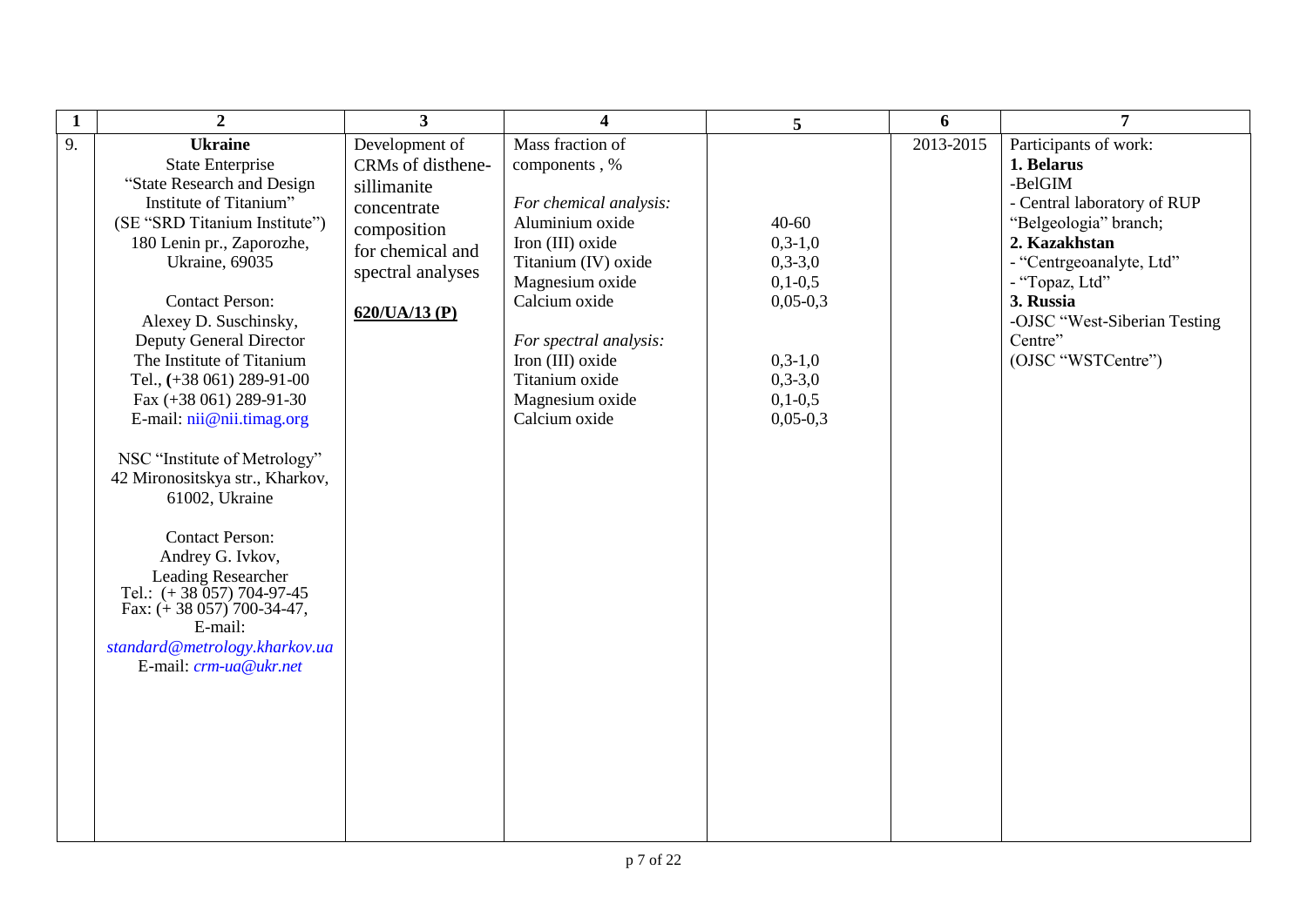| $\mathbf{1}$ | $\overline{2}$                                                                                                     | $\overline{3}$                                                             | $\overline{\mathbf{4}}$                        | 5                                                                           |                                                                                           | 6         | 7                                                                                                                                                                       |
|--------------|--------------------------------------------------------------------------------------------------------------------|----------------------------------------------------------------------------|------------------------------------------------|-----------------------------------------------------------------------------|-------------------------------------------------------------------------------------------|-----------|-------------------------------------------------------------------------------------------------------------------------------------------------------------------------|
| 10.          | <b>Ukraine</b><br>Institute of Animal Science of<br>National Academy of Agrarian<br>Sciences of Ukraine<br>Kharkov | Development of<br>CRM for<br>composition of raw<br>milk main<br>components |                                                | Interval of<br>permissible<br>certified values<br>for CRM types<br>in a set | Limits of<br>permissible<br>values for<br>errors<br>of certified<br>values at<br>$P=0.95$ | 2014-2016 | Participants of work:<br>1. Kazakhstan (9 organizations)<br>- Astana branch of JSC "NCEC"<br>- Atyrau branch of JSC "NCEC"<br>- East Kasakhstan branch of JSC<br>"NCEC" |
|              | $3.7th$ Guards Army str.,                                                                                          | (set)                                                                      | Mass fraction of fat, $%$ :                    |                                                                             |                                                                                           |           | - RSE "East-Kazakhstan regional                                                                                                                                         |
|              | Kulinichi, Kharkov region,                                                                                         |                                                                            | F1                                             | $2,0-2,5$                                                                   |                                                                                           |           | center of sanitary-epidemiological                                                                                                                                      |
|              | Ukraine, 62404                                                                                                     | 632/UA/14 (P)                                                              | F2                                             | $2,6-3,0$                                                                   |                                                                                           |           | examination" of the Committee for                                                                                                                                       |
|              |                                                                                                                    |                                                                            | F <sub>3</sub>                                 | $3,1-3,5$                                                                   |                                                                                           |           | State Sanitary-Epidemiological<br>Surveillance of the Ministry of                                                                                                       |
|              | <b>Contact Person:</b>                                                                                             |                                                                            | F4                                             | $3,6-4,0$                                                                   | $\pm 0.06$                                                                                |           | Health of the Republic of                                                                                                                                               |
|              | Sergey O. Shapovalov                                                                                               |                                                                            | F5                                             | $4,1-4,5$                                                                   |                                                                                           |           | Kazakhstan (hereafter referred to as                                                                                                                                    |
|              | Deputy Director                                                                                                    |                                                                            | F <sub>6</sub>                                 | $4,6 - 5,0$                                                                 |                                                                                           |           | CSSES MH RK)                                                                                                                                                            |
|              | Kharkov                                                                                                            |                                                                            | F7<br>Mass fraction                            | $5,1-5,5$                                                                   |                                                                                           |           | - RSE "West-Kazakhstan regional                                                                                                                                         |
|              | Tel.: (+38 057) 740-33-03<br>Fax: (+38057) 740-39-94                                                               |                                                                            | of total protein, %                            |                                                                             |                                                                                           |           | center of sanitary-epidemiological                                                                                                                                      |
|              | E-mail: shapovalov73@rambler.ru                                                                                    |                                                                            | F1                                             |                                                                             |                                                                                           |           | examination" of CSSES MH RK                                                                                                                                             |
|              | NSC "Institute of Metrology"<br>42 Mironositskya str., Kharkov,                                                    |                                                                            | F2<br>F <sub>3</sub><br>F4                     | $1,7-2,7$                                                                   | $\pm 0.04$                                                                                |           | - RSE "Kyzylorda regional center of<br>sanitary-epidemiological<br>examination" of CSSES MH RK                                                                          |
|              | 61002, Ukraine                                                                                                     |                                                                            | F5<br>F <sub>6</sub><br>F7                     | $2,71-5,5$                                                                  | $\pm 0.04$                                                                                |           | - RSE "Pavlodar regional center of<br>sanitary-epidemiological<br>examination" of CSSES MH RK                                                                           |
|              | <b>Contact Person:</b><br>Andrey G. Ivkov,                                                                         |                                                                            | Mass fraction of protein<br>(true), %          | 1,50-5,00                                                                   | $\pm 0.03$                                                                                |           | - RSE "South-Kazakhstan regional<br>center of sanitary-epidemiological<br>examination" of CSSES MH RK                                                                   |
|              | Leading Researcher<br>Tel.: $(+38\,057)\,704-97-45$<br>Fax: $(+ 38 057) 700-34-47$ ,                               |                                                                            | Mass fraction of lactose,<br>$\frac{0}{0}$     | $4,00-5,50$                                                                 | ± 0,12                                                                                    |           | - RSE "Center of sanitary-<br>epidemiological examination"                                                                                                              |
|              | E-mail:<br>standard@metrology.kharkov.ua                                                                           |                                                                            | Mass fraction of dried skim<br>milk residue, % | 7,50-9,00                                                                   | $\pm 0.07$                                                                                |           | Medical Center of President's<br>Affairs Administration of the                                                                                                          |
|              | E-mail: $crm$ -ua@ukr.net                                                                                          |                                                                            | Mass fraction of dry matter,<br>$\%$           | 9,00-16,00                                                                  | $\pm 0.08$                                                                                |           | Republic of Kazakhstan                                                                                                                                                  |
|              |                                                                                                                    |                                                                            | Freezing point, °C                             | minus<br>$0,50$ °C<br>to minus<br>$0,60$ °C                                 | $\pm 0.01$                                                                                |           | 2. Russia (8 laboratories)                                                                                                                                              |
|              |                                                                                                                    |                                                                            | Number of somatic cells,<br>ths/ $cm3$         | 50-10000                                                                    | $\pm$ 15                                                                                  |           |                                                                                                                                                                         |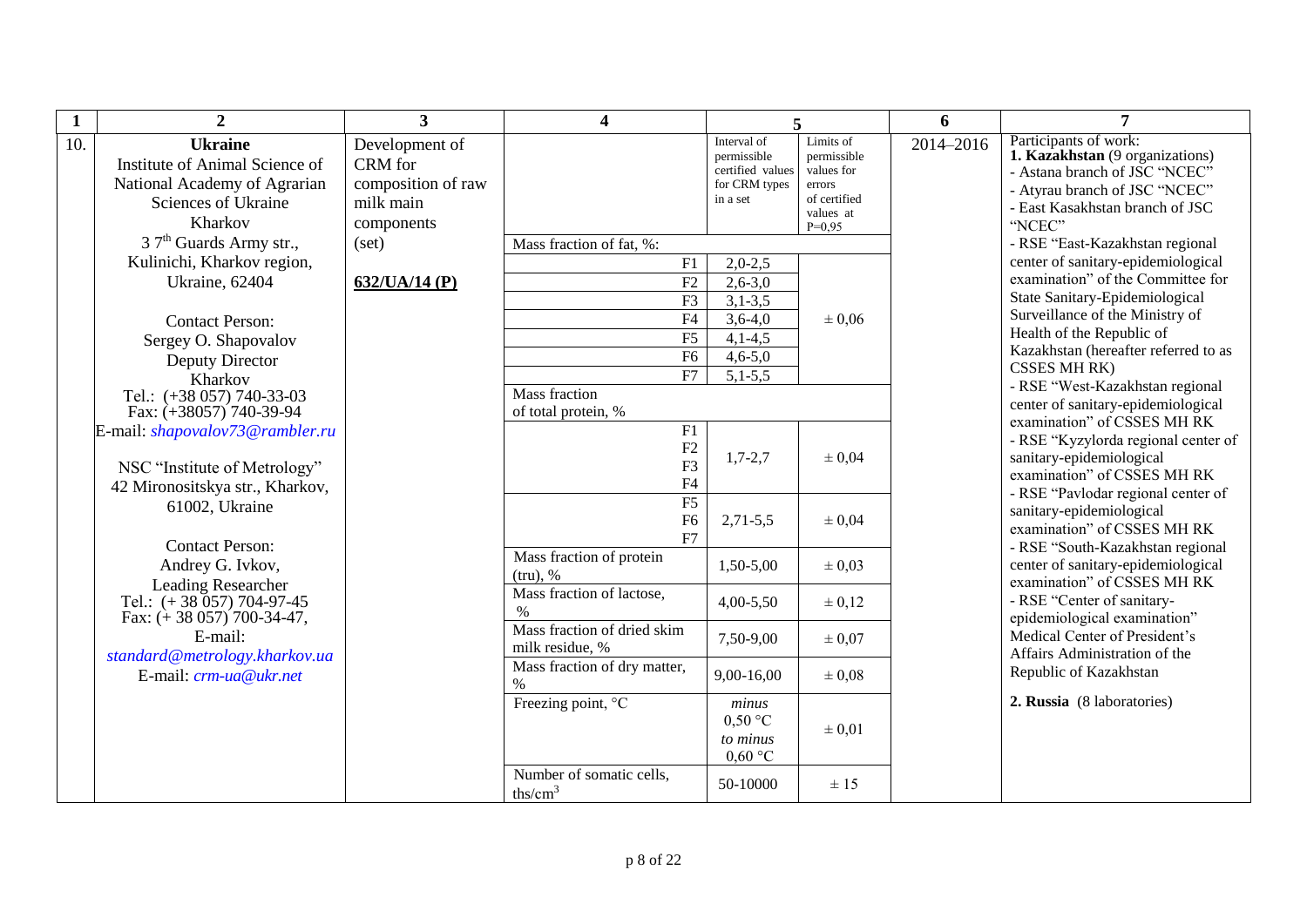| $\mathbf{1}$ | $\overline{2}$                                               | $\overline{\mathbf{3}}$                                     | 4                          | 5                  | 6         | $\overline{7}$                                               |
|--------------|--------------------------------------------------------------|-------------------------------------------------------------|----------------------------|--------------------|-----------|--------------------------------------------------------------|
| 11.          |                                                              | Development of                                              | Mass fraction of elements: | Mass fraction, ppm | 2015-2019 |                                                              |
|              |                                                              | CRM for<br>composition of                                   | Aluminium                  | $1-15$             |           | Participation of all COOMET<br>member-countries is desirable |
|              |                                                              | quartz concentrate<br>(QC of DODO<br>deposit vein $233$ ) – | Titanium                   | $0,1-2,0$          |           |                                                              |
|              |                                                              |                                                             | Calcium                    | $0,1-2,0$          |           | Participants of work:<br>1. Belarus                          |
|              | <b>Russia</b><br>FGUP "The Central Scientific                | <b>KK-233</b>                                               | Magnesium                  | $0,01-0,5$         |           | - BelGIM;                                                    |
|              | Research Institute of Geology of                             |                                                             |                            |                    |           | - Central laboratory of RUE                                  |
|              | <b>Industrial Minerals</b>                                   | 659/RU/15 (P)                                               | Copper                     | $0,01-0,5$         |           | "Belgeologiya"<br>2. Kazakhstan                              |
|              | (FGUP "TsNIIgeolnerud")<br>4, Zinin Str. Kazan, the Republic |                                                             | Manganese                  | $0,01-0,5$         |           | 3. Uzbekistan                                                |
|              | of Tatarstan, 420097                                         |                                                             | Sodium                     | $0,5-3,0$          |           | GP "Central Laboratory" of State<br>Committee of Geology and |
|              | Evgeny M. Aksenov<br>Director                                |                                                             | Potassium                  | $0,1-2,0$          |           | Mineral Resources of the                                     |
|              | тел.: $+7$ (843) 236-47-93                                   |                                                             | Lithium                    | $0,1-2,0$          |           | Republic of Uzbekistan,                                      |
|              | факс: $+7$ (843) 236-47-04                                   |                                                             | Phosphor                   | $0,1-2,0$          |           | 64-a, N. KHodzhibaev Str.,<br>Tashkent,                      |
|              |                                                              | e-mail: atsic@geolnerud.net                                 | Vanadium                   | $0,01-0,5$         |           | Head of laboratory                                           |
|              | Contact person:                                              |                                                             | Chromium                   | $0,01-0,5$         |           | <b>KHamro Sabirov</b><br>hsabirov@yandex.ru                  |
|              | Taliya Z. Lygina<br>Deputy Director for Science              |                                                             | Nickel                     | $0,01-0,5$         |           |                                                              |
|              | tel. +7 (843) 236-53-73                                      |                                                             | Zinc                       | $0,01-0,5$         |           |                                                              |
|              | fax +7 (843) 236-47-04<br>e-mail: lygtal52@mail.ru           |                                                             | Cobalt                     | $0,01-0,5$         |           |                                                              |
|              |                                                              |                                                             | Germanium                  | $0,1-3,0$          |           |                                                              |
|              | Olga M. Ilyicheva,<br>Head of the testing laboratory         |                                                             | Zirconium                  | $0,01-0,1$         |           |                                                              |
|              | "MinAnalyt"                                                  |                                                             | Cadmium                    | $0,001-0,01$       |           |                                                              |
|              | tel./fax: $+7$ (843) 23-83-750,                              |                                                             | Antimony                   | $0,01-0,5$         |           |                                                              |
|              | E-mail: o.m.ilicheva@gmail.com                               |                                                             | Strontium                  | $0,01-0,1$         |           |                                                              |
|              |                                                              |                                                             |                            |                    |           |                                                              |
|              |                                                              |                                                             | Iron                       | $0,01-2,0$         |           |                                                              |
|              |                                                              |                                                             | Barium                     | $0,01-0,5$         |           |                                                              |
|              |                                                              |                                                             | Boron                      | $0,01-0,5$         |           |                                                              |
|              |                                                              |                                                             | p 9 of 22                  |                    |           |                                                              |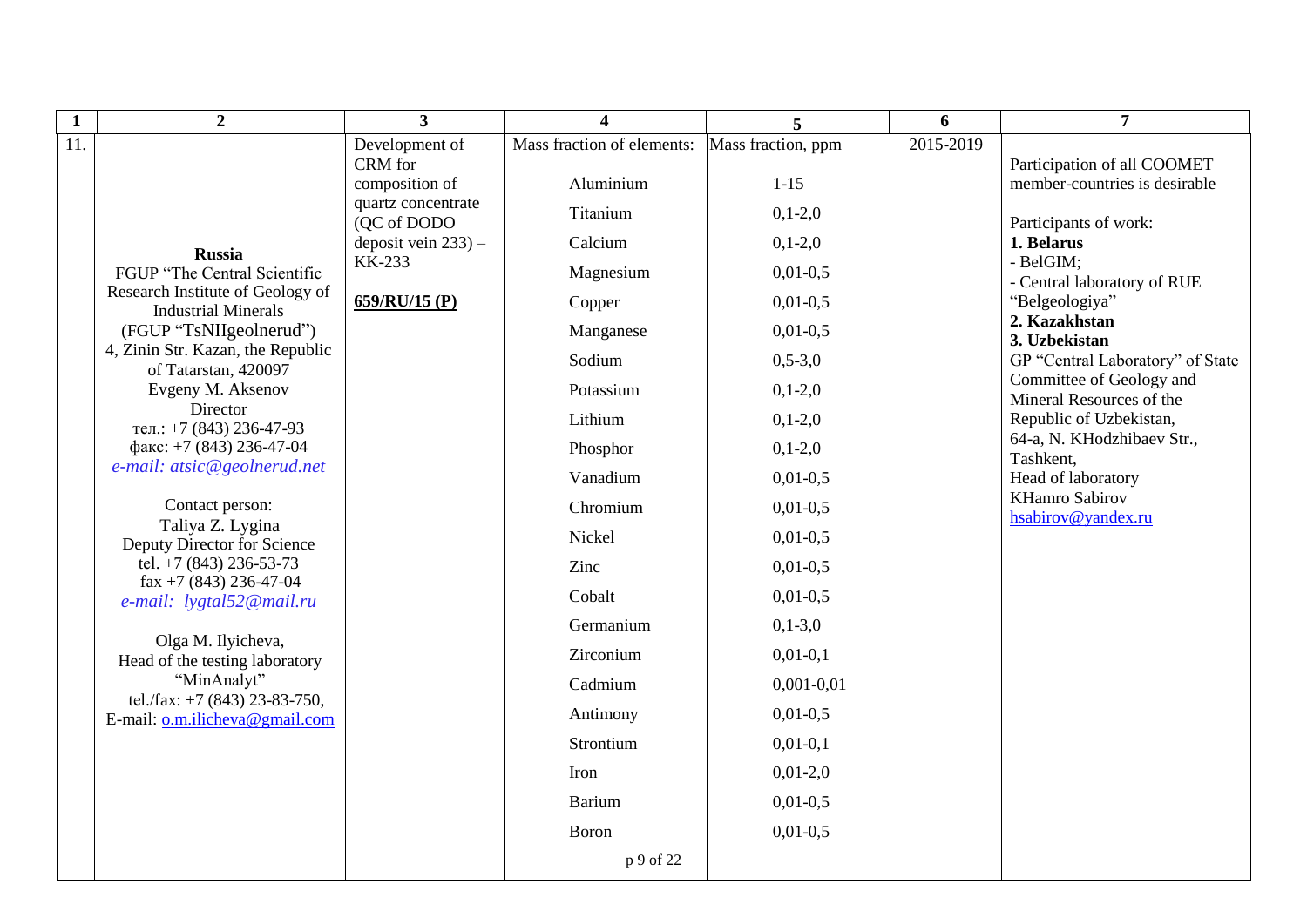| $\mathbf{1}$      | $\overline{2}$                                                           | 3                         | 4                          | 5                  | 6                                   | $\overline{7}$                                                    |
|-------------------|--------------------------------------------------------------------------|---------------------------|----------------------------|--------------------|-------------------------------------|-------------------------------------------------------------------|
| $\overline{12}$ . |                                                                          | Development of            | Mass fraction of elements: | Mass fraction, ppm | 2015-2019                           |                                                                   |
|                   |                                                                          | CRM for<br>composition of | Aluminium                  | $1 - 15$           |                                     | Participation of all COOMET<br>member-countries is desirable      |
|                   |                                                                          | quartz concentrate        | Titanium                   | $1,0-5,0$          |                                     |                                                                   |
|                   | (QC of Vyazov<br>deposit, vein $5$ ) –                                   | Calcium                   | $0,05-2,0$                 |                    | Participants of work:<br>1. Belarus |                                                                   |
|                   | <b>Russia</b>                                                            | $KK-5$                    |                            |                    |                                     | -BelGIM;                                                          |
|                   | FGUP "The Central Scientific                                             |                           | Magnesium                  | $0,01-2,0$         |                                     | - Central laboratory of RUE                                       |
|                   | Research Institute of Geology of<br><b>Industrial Minerals</b>           | 660/RU/15 (P)             | Copper                     | $0,01-0,5$         |                                     | "Belgeologiya"<br>2. Kazakhstan                                   |
|                   | (FGUP "TsNIIgeolnerud")                                                  |                           | Manganese                  | $0,01-0,5$         |                                     | 3. Uzbekistan                                                     |
|                   | 4, Zinin Str. Kazan, the Republic                                        |                           | Sodium                     | $0,1-3,0$          |                                     | GP "Central Laboratory" of State                                  |
|                   | of Tatarstan, 420097<br>Evgeny M. Aksenov                                |                           | Potassium                  | $0,1-3,0$          |                                     | Committee of Geology and<br>Mineral Resources of the              |
|                   | Director                                                                 |                           | Lithium                    | $0,1-2,0$          |                                     | Republic of Uzbekistan,                                           |
|                   | тел.: +7 (843) 236-47-93<br>факс: +7 (843) 236-47-04                     |                           | Phosphor                   | $0,01-1,0$         |                                     | 64-a, N. KHodzhibaev Str.,<br>Tashkent,                           |
|                   | e-mail: atsic@geolnerud.net                                              |                           | Vanadium                   | $0,01-0,5$         |                                     | Head of laboratory<br><b>KHamro Sabirov</b><br>hsabirov@yandex.ru |
|                   |                                                                          |                           | Chromium                   | $0,01-0,5$         |                                     |                                                                   |
|                   | Contact person:<br>Taliya Z. Lygina                                      |                           | Nickel                     | $0,01-0,5$         |                                     |                                                                   |
|                   | Deputy Director for Science                                              |                           | Zinc                       | $0,01-0,5$         |                                     |                                                                   |
|                   | tel. +7 (843) 236-53-73<br>fax +7 (843) 236-47-04                        |                           | Cobalt                     | $0,01-0,5$         |                                     |                                                                   |
|                   | e-mail: lygtal52@mail.ru                                                 |                           | Germanium                  | $0,1-3,0$          |                                     |                                                                   |
|                   | Olga M. Ilyicheva,                                                       |                           |                            |                    |                                     |                                                                   |
|                   | Head of the testing laboratory                                           |                           | Zirconium                  | $0,01-0,1$         |                                     |                                                                   |
|                   | "MinAnalyt"                                                              |                           | Cadmium                    | $0,005 - 0,05$     |                                     |                                                                   |
|                   | tel./fax: $+7$ (843) 23-83-750,<br>E-mail: <u>o.m.ilicheva@gmail.com</u> |                           | Antimony                   | $0,01-0,5$         |                                     |                                                                   |
|                   |                                                                          |                           | Strontium                  | $0,01-0,5$         |                                     |                                                                   |
|                   |                                                                          |                           | Iron                       | $0,05-2,0$         |                                     |                                                                   |
|                   |                                                                          |                           | <b>Barium</b>              | $0,01-0,5$         |                                     |                                                                   |
|                   |                                                                          |                           | Boron                      | $0,01-0,5$         |                                     |                                                                   |
|                   |                                                                          |                           | p 10 of 22                 |                    |                                     |                                                                   |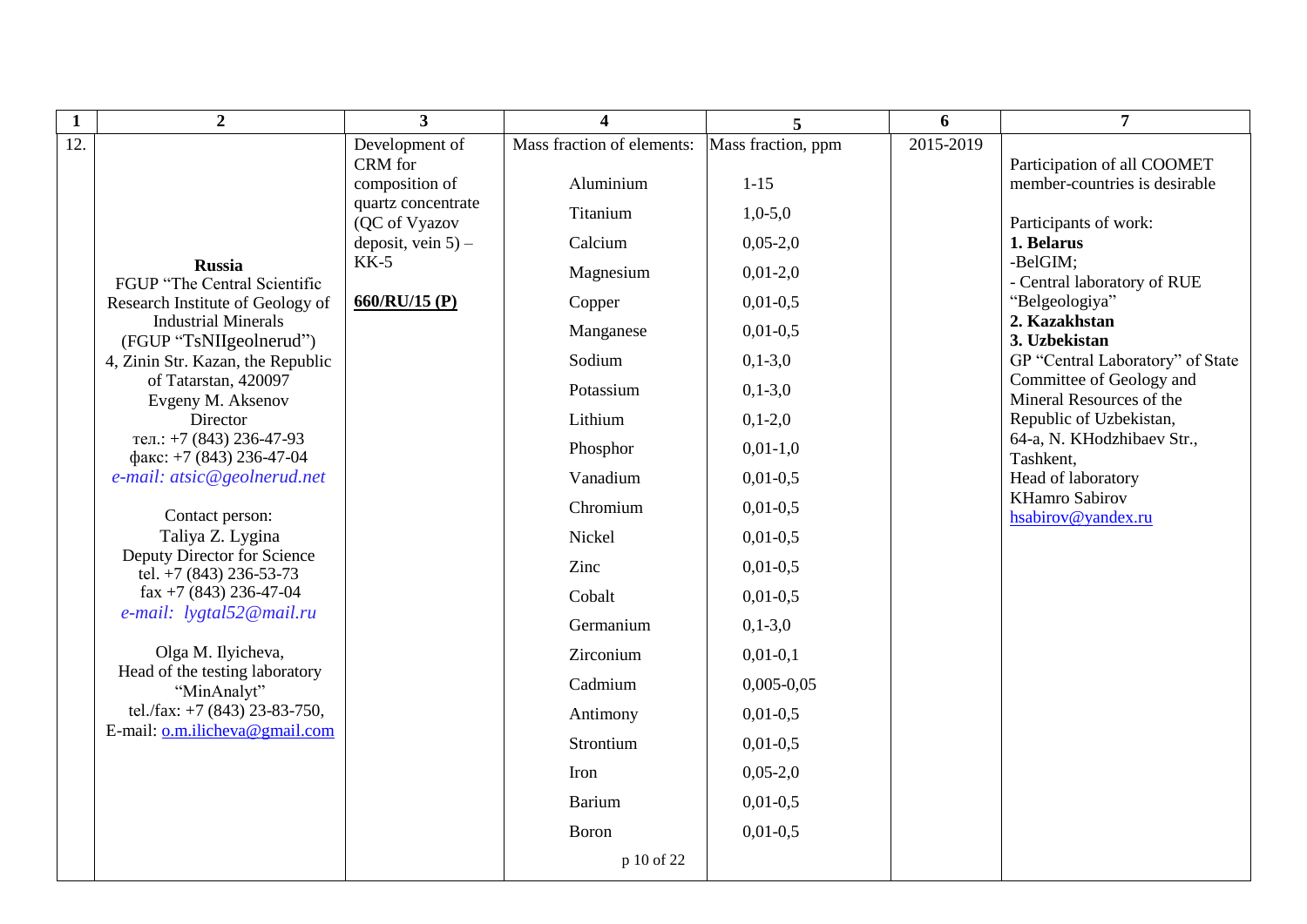| $\mathbf{1}$      | $\overline{2}$                                                           | 3                         | 4                          | 5                  | 6                                   | $\overline{7}$                                                    |
|-------------------|--------------------------------------------------------------------------|---------------------------|----------------------------|--------------------|-------------------------------------|-------------------------------------------------------------------|
| $\overline{13}$ . |                                                                          | Development of            | Mass fraction of elements: | Mass fraction, ppm | 2015-2019                           |                                                                   |
|                   |                                                                          | CRM for<br>composition of | Aluminium                  | $0,1-10,0$         |                                     | Participation of all COOMET<br>member-countries is desirable      |
|                   |                                                                          | quartz concentrate        | Titanium                   | $0,5-5,0$          |                                     |                                                                   |
|                   | (QC of Karayan<br>deposit, vein $17$ ) -                                 | Calcium                   | $0,01-2,0$                 |                    | Participants of work:<br>1. Belarus |                                                                   |
|                   | <b>Russia</b>                                                            | <b>KK-17</b>              |                            |                    |                                     | -BelGIM;                                                          |
|                   | FGUP "The Central Scientific                                             | Magnesium                 | $0,01-0,5$                 |                    | - Central laboratory of RUE         |                                                                   |
|                   | Research Institute of Geology of<br><b>Industrial Minerals</b>           | 661/RU/15 (P)             | Copper                     | $0,01-0,5$         |                                     | "Belgeologiya"<br>2. Kazakhstan                                   |
|                   | (FGUP "TsNIIgeolnerud")                                                  |                           | Manganese                  | $0,01-0,5$         |                                     | 3. Uzbekistan                                                     |
|                   | 4, Zinin Str. Kazan, the Republic                                        |                           | Sodium                     | $0,1-3,0$          |                                     | GP "Central Laboratory" of State                                  |
|                   | of Tatarstan, 420097<br>Evgeny M. Aksenov                                |                           | Potassium                  | $0,05-2,0$         |                                     | Committee of Geology and<br>Mineral Resources of the              |
|                   | Director                                                                 |                           | Lithium                    | $0,01-2,0$         |                                     | Republic of Uzbekistan,                                           |
|                   | тел.: +7 (843) 236-47-93<br>факс: +7 (843) 236-47-04                     |                           | Phosphor                   | $0,01-2,0$         |                                     | 64-a, N. KHodzhibaev Str.,<br>Tashkent,                           |
|                   | e-mail: atsic@geolnerud.net                                              |                           | Vanadium                   | $0,01-0,5$         |                                     | Head of laboratory<br><b>KHamro Sabirov</b><br>hsabirov@yandex.ru |
|                   | Contact person:                                                          |                           | Chromium                   | $0,01-0,5$         |                                     |                                                                   |
|                   | Taliya Z. Lygina                                                         |                           | Nickel                     | $0,01-0,5$         |                                     |                                                                   |
|                   | Deputy Director for Science                                              |                           | Zinc                       | $0,01-1,0$         |                                     |                                                                   |
|                   | tel. +7 (843) 236-53-73<br>fax +7 (843) 236-47-04                        |                           | Cobalt                     | $0,01-0,5$         |                                     |                                                                   |
|                   | e-mail: lygtal52@mail.ru                                                 |                           | Germanium                  | $0,1-3,0$          |                                     |                                                                   |
|                   | Olga M. Ilyicheva,                                                       |                           | Zirconium                  |                    |                                     |                                                                   |
|                   | Head of the testing laboratory                                           |                           |                            | $0,01-0,5$         |                                     |                                                                   |
|                   | "MinAnalyt"                                                              |                           | Cadmium                    | $0,005-0,05$       |                                     |                                                                   |
|                   | tel./fax: $+7$ (843) 23-83-750,<br>E-mail: <u>o.m.ilicheva@gmail.com</u> |                           | Antimony                   | $0,01-0,5$         |                                     |                                                                   |
|                   |                                                                          |                           | Strontium                  | $0,01-0,5$         |                                     |                                                                   |
|                   |                                                                          |                           | Iron                       | $0,1-3,0$          |                                     |                                                                   |
|                   |                                                                          |                           | <b>Barium</b>              | $0,01-0,5$         |                                     |                                                                   |
|                   |                                                                          |                           | Boron                      | $0,01-0,5$         |                                     |                                                                   |
|                   |                                                                          |                           | p 11 of 22                 |                    |                                     |                                                                   |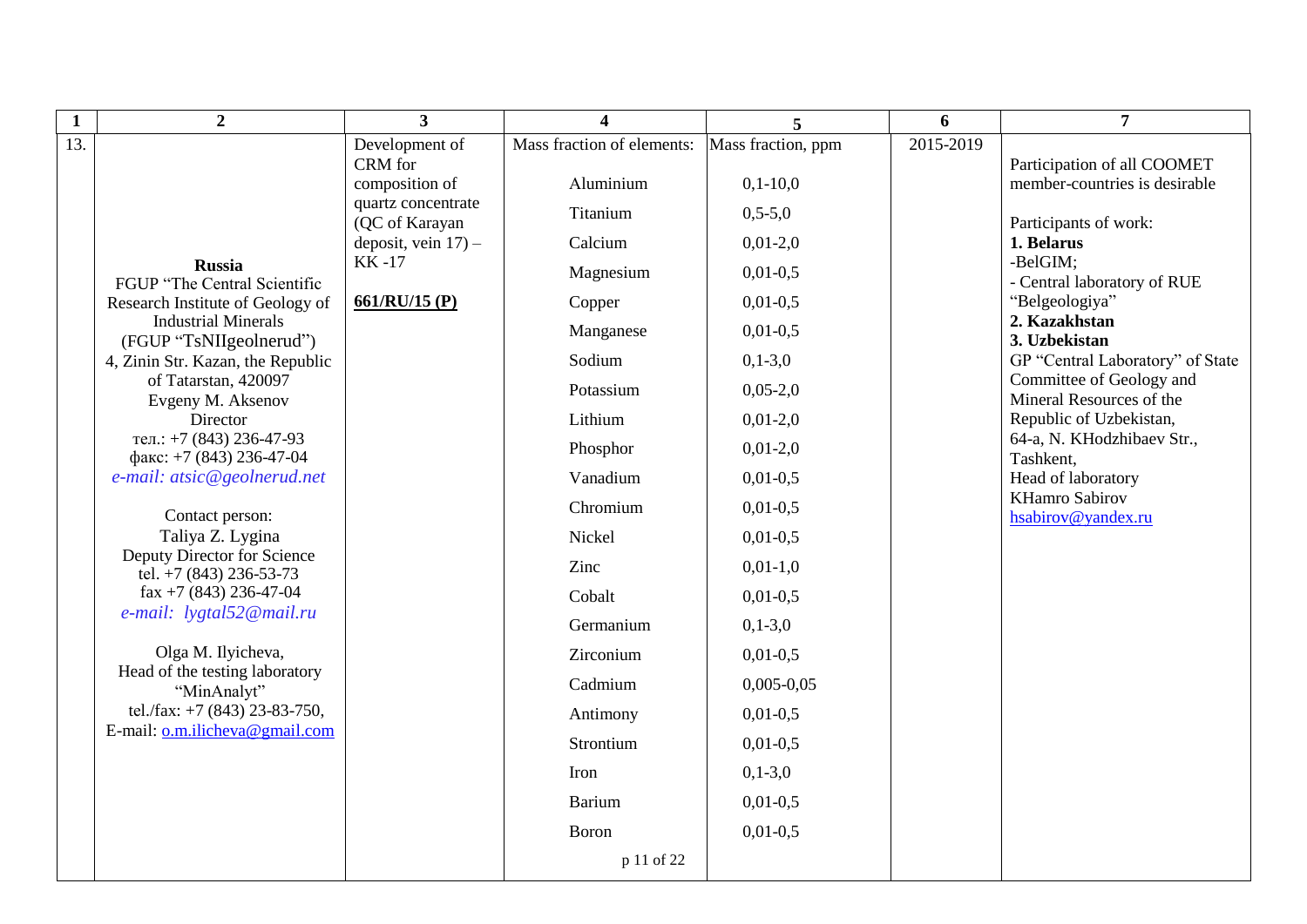| $\mathbf{1}$ | $\boldsymbol{2}$                                                                 | $\overline{3}$                       | 4                          | 5                       | 6         | $\overline{7}$                                               |  |                       |  |
|--------------|----------------------------------------------------------------------------------|--------------------------------------|----------------------------|-------------------------|-----------|--------------------------------------------------------------|--|-----------------------|--|
| 14.          |                                                                                  | Development of                       | Mass fraction of elements: | Mass fraction, ppm      | 2015-2019 |                                                              |  |                       |  |
|              |                                                                                  | CRM for<br>composition of            | Aluminium                  | $0,1-10,0$              |           | Participation of all COOMET<br>member-countries is desirable |  |                       |  |
|              |                                                                                  | quartz concentrate<br>(QC of Kyshtym | Titanium                   | $0,5-5,0$               |           |                                                              |  |                       |  |
|              |                                                                                  |                                      |                            | deposit, vein $175$ ) – |           |                                                              |  | Calcium<br>$0,01-2,0$ |  |
|              | Russia<br>FGUP "The Central Scientific                                           | KK-175                               | Magnesium                  | $0,01-0,5$              |           | -BelGIM;                                                     |  |                       |  |
|              | Research Institute of Geology of                                                 | 662/RU/15 (P)                        | Copper                     | $0,01-0,5$              |           | - Central laboratory of RUE<br>"Belgeologiya"                |  |                       |  |
|              | <b>Industrial Minerals</b>                                                       |                                      |                            |                         |           | 2. Kazakhstan                                                |  |                       |  |
|              | (FGUP "TsNIIgeolnerud")<br>4, Zinin Str. Kazan, the Republic                     |                                      | Manganese                  | $0,01-0,5$              |           | 3. Uzbekistan                                                |  |                       |  |
|              | of Tatarstan, 420097                                                             |                                      | Sodium                     | $0,1-3,0$               |           | GP "Central Laboratory" of State<br>Committee of Geology and |  |                       |  |
|              | Evgeny M. Aksenov<br>Director                                                    |                                      | Potassium                  | $0,05-2,0$              |           | Mineral Resources of the                                     |  |                       |  |
|              | тел.: +7 (843) 236-47-93                                                         |                                      | Lithium                    | $0,01-2,0$              |           | Republic of Uzbekistan,<br>64-a, N. KHodzhibaev Str.,        |  |                       |  |
|              | факс: +7 (843) 236-47-04                                                         |                                      | Phosphor                   | $0,01-2,0$              |           | Tashkent,                                                    |  |                       |  |
|              | e-mail: atsic@geolnerud.net                                                      |                                      | Vanadium                   | $0,01-0,5$              |           | Head of laboratory                                           |  |                       |  |
|              | Contact person:                                                                  |                                      | Chromium                   | $0,01-0,5$              |           | <b>KHamro Sabirov</b><br>hsabirov@yandex.ru                  |  |                       |  |
|              | Taliya Z. Lygina<br>Deputy Director for Science                                  |                                      | Nickel                     | $0,01-0,5$              |           |                                                              |  |                       |  |
|              | tel. +7 (843) 236-53-73                                                          |                                      | Zinc                       | $0,01-1,0$              |           |                                                              |  |                       |  |
|              | fax $+7$ (843) 236-47-04<br>e-mail: lygtal52@mail.ru                             |                                      | Cobalt                     | $0,01-0,5$              |           |                                                              |  |                       |  |
|              |                                                                                  |                                      | Germanium                  | $0,1-3,0$               |           |                                                              |  |                       |  |
|              | Olga M. Ilyicheva,<br>Head of the testing laboratory                             |                                      | Zirconium                  | $0,01-0,5$              |           |                                                              |  |                       |  |
|              | "MinAnalyt"<br>tel./fax: $+7$ (843) 23-83-750,<br>E-mail: o.m.ilicheva@gmail.com |                                      | Cadmium                    | $0,005 - 0,05$          |           |                                                              |  |                       |  |
|              |                                                                                  |                                      | Antimony                   | $0,01 - 0,5$            |           |                                                              |  |                       |  |
|              |                                                                                  |                                      | Strontium                  | $0,01 - 0,5$            |           |                                                              |  |                       |  |
|              |                                                                                  |                                      | Iron                       | $0,1-3,0$               |           |                                                              |  |                       |  |
|              |                                                                                  |                                      | <b>Barium</b>              | $0,01-0,5$              |           |                                                              |  |                       |  |
|              |                                                                                  |                                      | Boron                      | $0,01-0,5$              |           |                                                              |  |                       |  |
|              |                                                                                  |                                      | p 12 of 22                 |                         |           |                                                              |  |                       |  |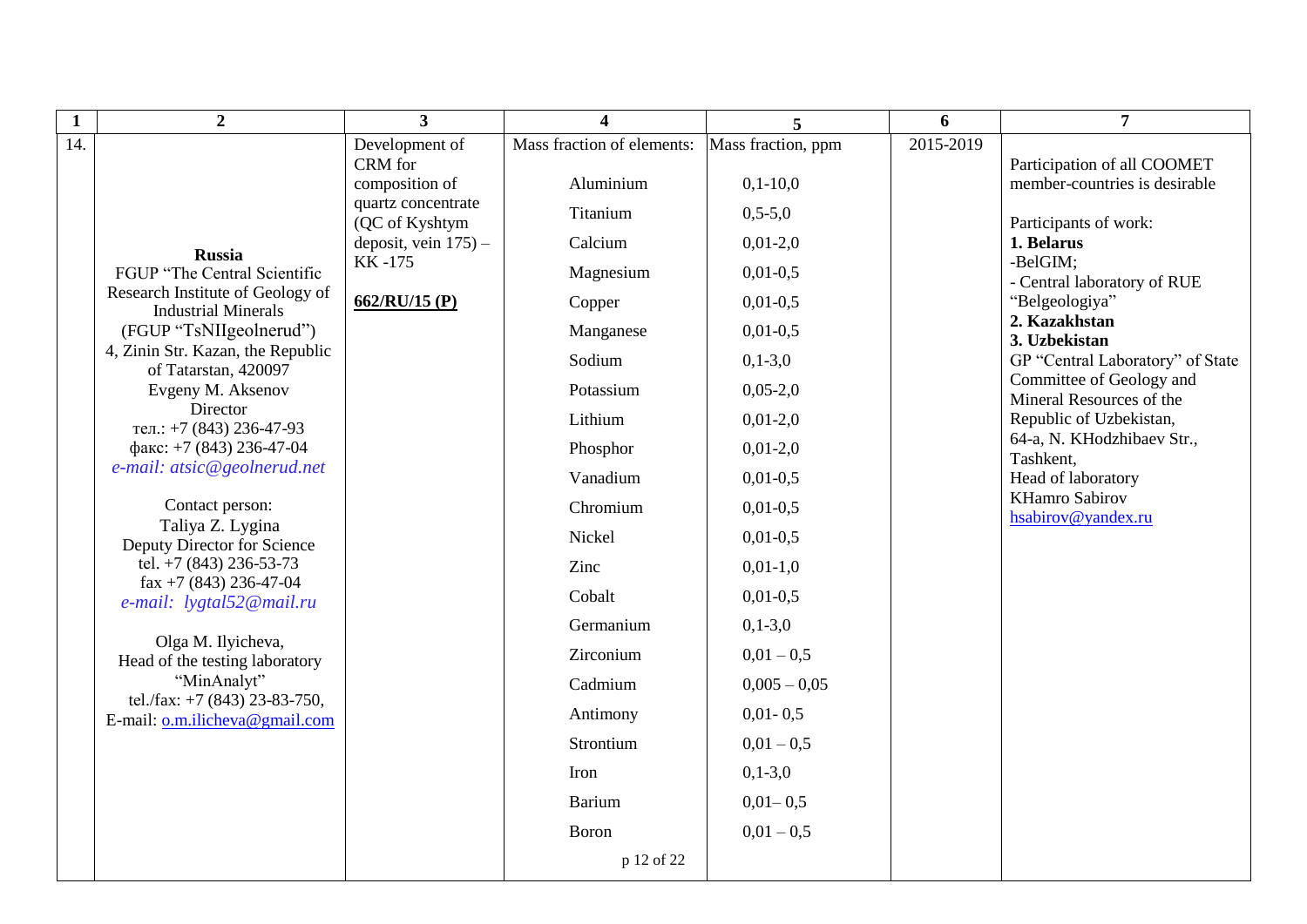| $\mathbf{1}$ | $\overline{2}$                                                                                                                                                                                                                                                                                                                                                                                                                                                                        | 3                                                                                         | 4                                                                                                                                                                                                                                                                                                                                                                                                                                                                                                                                                                                                                                                                                                                                                                                                                                                                                                                                                                                                                                                                                                                                                                    |                                                              | 6         | 7                                                                                    |
|--------------|---------------------------------------------------------------------------------------------------------------------------------------------------------------------------------------------------------------------------------------------------------------------------------------------------------------------------------------------------------------------------------------------------------------------------------------------------------------------------------------|-------------------------------------------------------------------------------------------|----------------------------------------------------------------------------------------------------------------------------------------------------------------------------------------------------------------------------------------------------------------------------------------------------------------------------------------------------------------------------------------------------------------------------------------------------------------------------------------------------------------------------------------------------------------------------------------------------------------------------------------------------------------------------------------------------------------------------------------------------------------------------------------------------------------------------------------------------------------------------------------------------------------------------------------------------------------------------------------------------------------------------------------------------------------------------------------------------------------------------------------------------------------------|--------------------------------------------------------------|-----------|--------------------------------------------------------------------------------------|
| 15.          | <b>Russia</b><br>FGUP "UNIIM"<br>4, Krasnoarmeyskaya Str.<br>Ekaterinburg, 620075<br>Sergey V. Medvedevskikh<br>Director<br><b>Contact Person:</b><br>Olga N. Kremleva<br>acting Head of the Scientific<br>Methodical Centre of State<br>Service of Reference Materials<br>for Composition and Properties of<br>Substances and Materials (SMC<br>of SSRM)<br>Tel.: $+7$ (343) 350 60 68<br>Fax.: $+7$ (343) 350 24 68<br>E-mail: kremleva77@yandex.ru<br>E-mail: intermetron@uniim.ru | Pilot comparisons<br>of CRM for<br>composition of<br>ferric ion solution<br>700/RU/16 (P) | It is proposed to conduct pilot comparisons of<br>CRM for composition of ferric iron (III) solution,<br>intended for verification, calibration<br>graduation<br>of<br>certification of measurement procedures, accuracy<br>control of measurement results and other<br>metrological<br>activities<br>comparisons are relevant due to the need of<br>comparing the degree of equivalence of reference<br>materials to be compared for the demonstration of<br>the capability to obtain compatible measurement<br>results in testing laboratories of COOMET<br>member-countries and other countries, which use<br>these reference materials; establishing the<br>possibility of mutual replacement of reference<br>materials to be compared in their use in accordance<br>with their purpose; the implementation of sub-<br>clause 5.12 of ISO Guide 34:2009 by the producer<br>of reference materials.<br>The pilot NMI (UNIIM) plans and performs<br>comparisons with participation (by decision of the<br>pilot NMI) of organizations of COOMET member-<br>countries, following the rules of COOMET and<br>having technical competence for each particular<br>case. | and<br>measurement<br>instruments,<br>The<br>and<br>control. | 2016-2019 | Participants of work:<br>1. Kazakhstan<br>- KazinMetr<br>2. Russia<br>- FGUP "UNIIM" |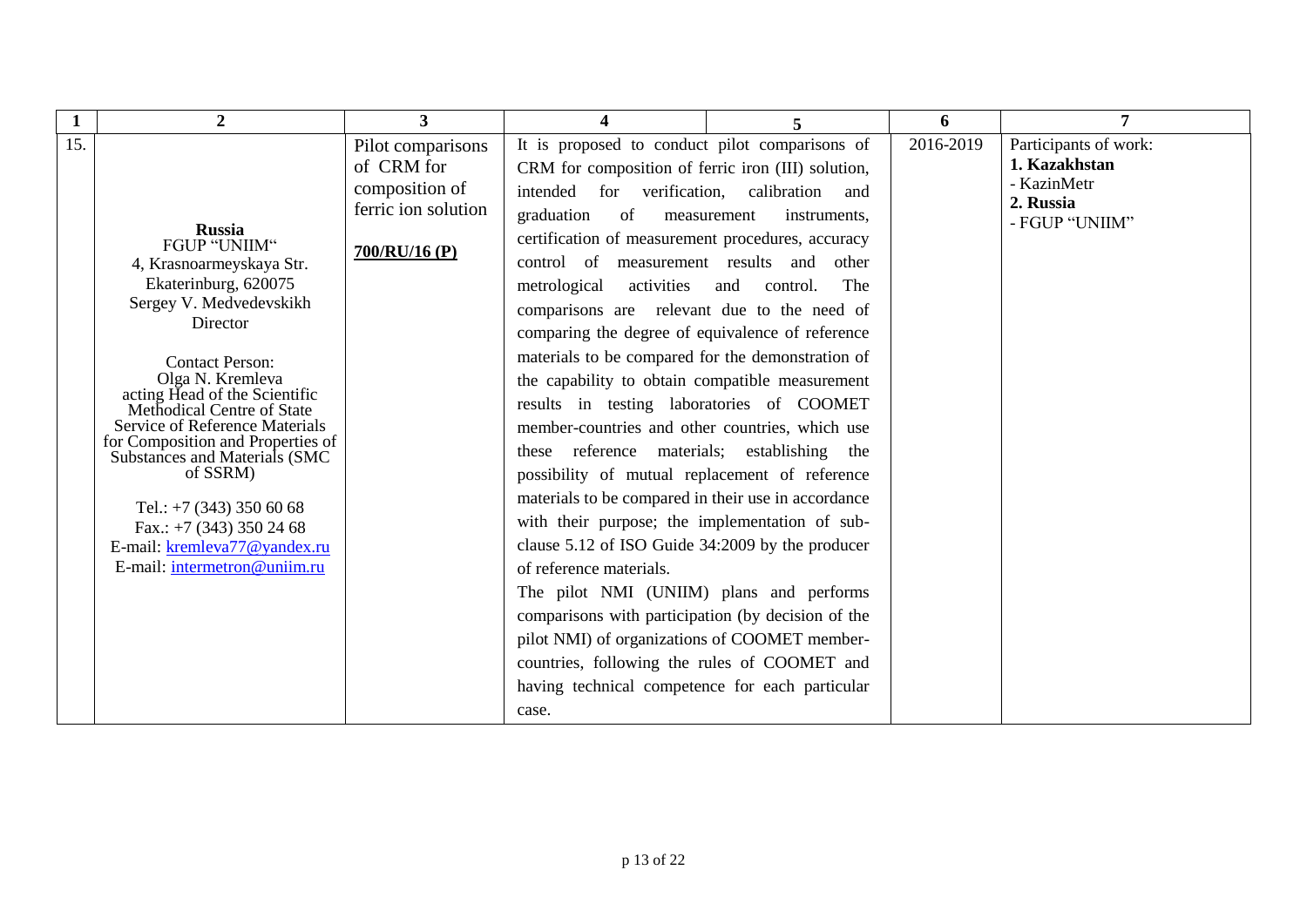| 1   | $\overline{2}$                                                                                                                                                                                                                                                                                                                                                                                                                                                                                              | 3                                                                                         | 4                                                                                                                                                                                                                                                                                                                                                                                                                                                                                                                                                                                                                                                                                                                                                                                                                                                                                                                                                                                                                                                                                                                               | 5                                                                                             | 6         | 7                                                                                    |
|-----|-------------------------------------------------------------------------------------------------------------------------------------------------------------------------------------------------------------------------------------------------------------------------------------------------------------------------------------------------------------------------------------------------------------------------------------------------------------------------------------------------------------|-------------------------------------------------------------------------------------------|---------------------------------------------------------------------------------------------------------------------------------------------------------------------------------------------------------------------------------------------------------------------------------------------------------------------------------------------------------------------------------------------------------------------------------------------------------------------------------------------------------------------------------------------------------------------------------------------------------------------------------------------------------------------------------------------------------------------------------------------------------------------------------------------------------------------------------------------------------------------------------------------------------------------------------------------------------------------------------------------------------------------------------------------------------------------------------------------------------------------------------|-----------------------------------------------------------------------------------------------|-----------|--------------------------------------------------------------------------------------|
| 16. | <b>Russia</b><br>FGUP "UNIIM"<br>4, Krasnoarmeyskaya Str.<br>Ekaterinburg, 620075<br>Sergey V. Medvedevskikh<br>Director<br><b>Contact Person:</b><br>Elena V. Osintseva<br>Olga N. Kremleva<br>acting Head of the Scientific<br>Methodical Centre of State<br>Service of Reference Materials<br>for Composition and Properties of<br>Substances and Materials (SMC<br>of SSRM)<br>Tel.: $+7$ (343) 350 60 68<br>Fax.: $+7$ (343) 350 24 68<br>E-mail: kremleva77@yandex.ru<br>E-mail: intermetron@uniim.ru | Pilot comparisons<br>of CRM for<br>composition of<br>copper ion solution<br>701/RU/16 (P) | It is proposed to conduct pilot comparisons of<br>CRM for composition of copper ion solution,<br>intended<br>graduation<br>of<br>certification of measurement procedures, accuracy<br>control of measurement results and other<br>activities<br>metrological<br>comparisons are relevant due to the need of<br>comparing the degree of equivalence of reference<br>materials to be compared for the demonstration of<br>the capability to obtain compatible measurement<br>results in testing laboratories of COOMET<br>member-countries and other countries, which use<br>these reference materials; establishing the<br>possibility of mutual replacement of reference<br>materials to be compared in their use in accordance<br>with their purpose; the implementation of sub-<br>clause 5.12 of ISO Guide 34:2009 by the producer<br>of reference materials.<br>The pilot NMI (UNIIM) plans and performs<br>comparisons with participation (by decision of the<br>pilot NMI) of organizations of COOMET member-<br>countries, following the rules of COOMET and<br>having technical competence for each particular<br>case. | for verification, calibration<br>and<br>measurement<br>instruments,<br>The<br>and<br>control. | 2016-2019 | Participants of work:<br>1. Kazakhstan<br>- KazinMetr<br>2. Russia<br>- FGUP "UNIIM" |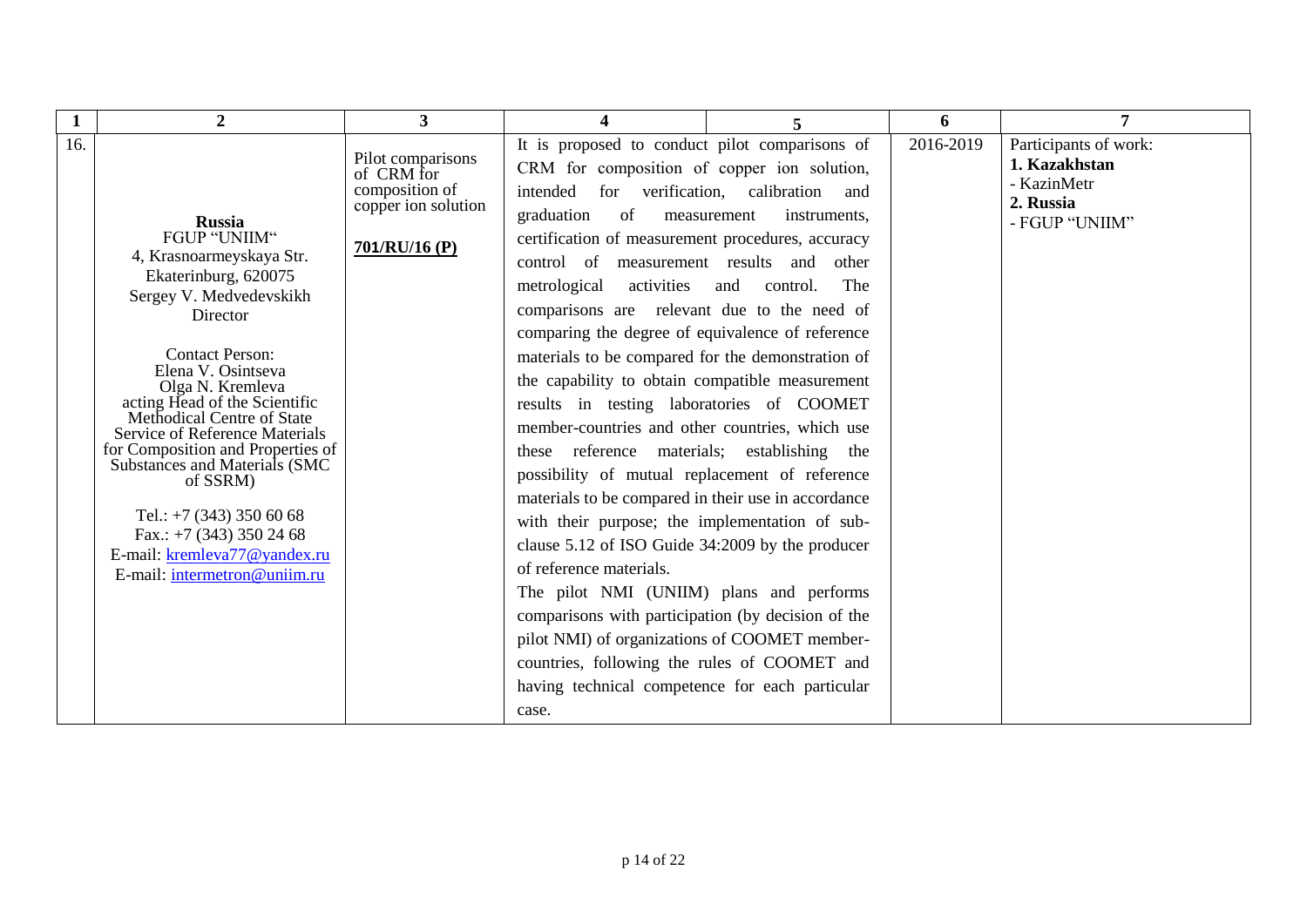|     | $\boldsymbol{2}$                                                                                                                                                                                                                                                                                                                                                                                                               | 3                                                                                                                                       |                                                                                                                                                                                                                                                                                                                                     |                                                                                                                                                                                                                                                                                                                           | 6         |                                                                                                                                                                                                                                                                                                                                                                                                                     |
|-----|--------------------------------------------------------------------------------------------------------------------------------------------------------------------------------------------------------------------------------------------------------------------------------------------------------------------------------------------------------------------------------------------------------------------------------|-----------------------------------------------------------------------------------------------------------------------------------------|-------------------------------------------------------------------------------------------------------------------------------------------------------------------------------------------------------------------------------------------------------------------------------------------------------------------------------------|---------------------------------------------------------------------------------------------------------------------------------------------------------------------------------------------------------------------------------------------------------------------------------------------------------------------------|-----------|---------------------------------------------------------------------------------------------------------------------------------------------------------------------------------------------------------------------------------------------------------------------------------------------------------------------------------------------------------------------------------------------------------------------|
| 17. | <b>Russia</b><br><b>Federal State Budgetary</b><br>Scientific Institution<br>D.N. Pryanishnikov All-Russian<br>Research Institute of<br>Agrochemistry (VNIIA),<br>the Federal Agency for Scientific<br>Organizations<br>(FASO Russia)<br>31A, Pryanishnikov Str.,<br>Moscow, 127550<br>Contact person:<br>Galina A. Stupakova<br>Head of laboratory<br>Tel.: (499) 976-05-52<br>Fax.: (499) 976-37-39<br>E-mail: vniia@list.ru | Development of CRM<br>for composition<br>(agrochemical<br>parameters) of brown<br>heavy-loamy alkali<br>soil SaSolP-05<br>729/RU/16 (P) | Labile phosphorus<br>Mobile potassium<br>Organic matter<br>Exchangeable<br>Ammonium Nitrogen<br>Nitrate nitrogen<br>Cation exchange capacity<br>Cation-anion composition<br>of aqueous extract:<br>Bicarbonate ion<br>Chloride ion<br>Sulphate ion<br>Potassium<br>Sodium<br>Calcium<br>Magnesium<br>Solid<br>Electric conductivity | $10,0-50,0$ ppm<br>200-900 ppm<br>$1,00-5,00%$<br>$2,00-10,0$ ppm<br>1,00-20,0 ppm<br>10,0-40,0 ppm<br>$0,10-1,0$ mmol/ $100g$<br>$5,00-20,0$ mmol/100g<br>$0,50-2,00$ mmol/100g<br>$0,01-0,20$ mmol/100g<br>$5,00-20,0$ mmol/100g<br>$0,50-2,00$ mmol/100g<br>$0,50-2,00$ mmol/100g<br>$0,10-1,50%$<br>$1,00-4,00$ mS/cm | 2017-2019 | Participation of all COOMET<br>member-countries is desirable<br>Participants of work:<br>1. Belarus<br>- KUP "Gomel OPISKH"<br>Pladunova V. Irina<br>Tel.: $+ 375023299 - 93 - 05$<br>- The Institute for Soil Science<br>and Agrochemistry<br>Galina G. Karpovich<br>Tel.: $+ 375 17 212 - 09 - 10$<br>2. Ukraine<br>NSC "Institute for Soil Science<br>and Agrochemistry Research<br>named after O.N. Sokolovsky" |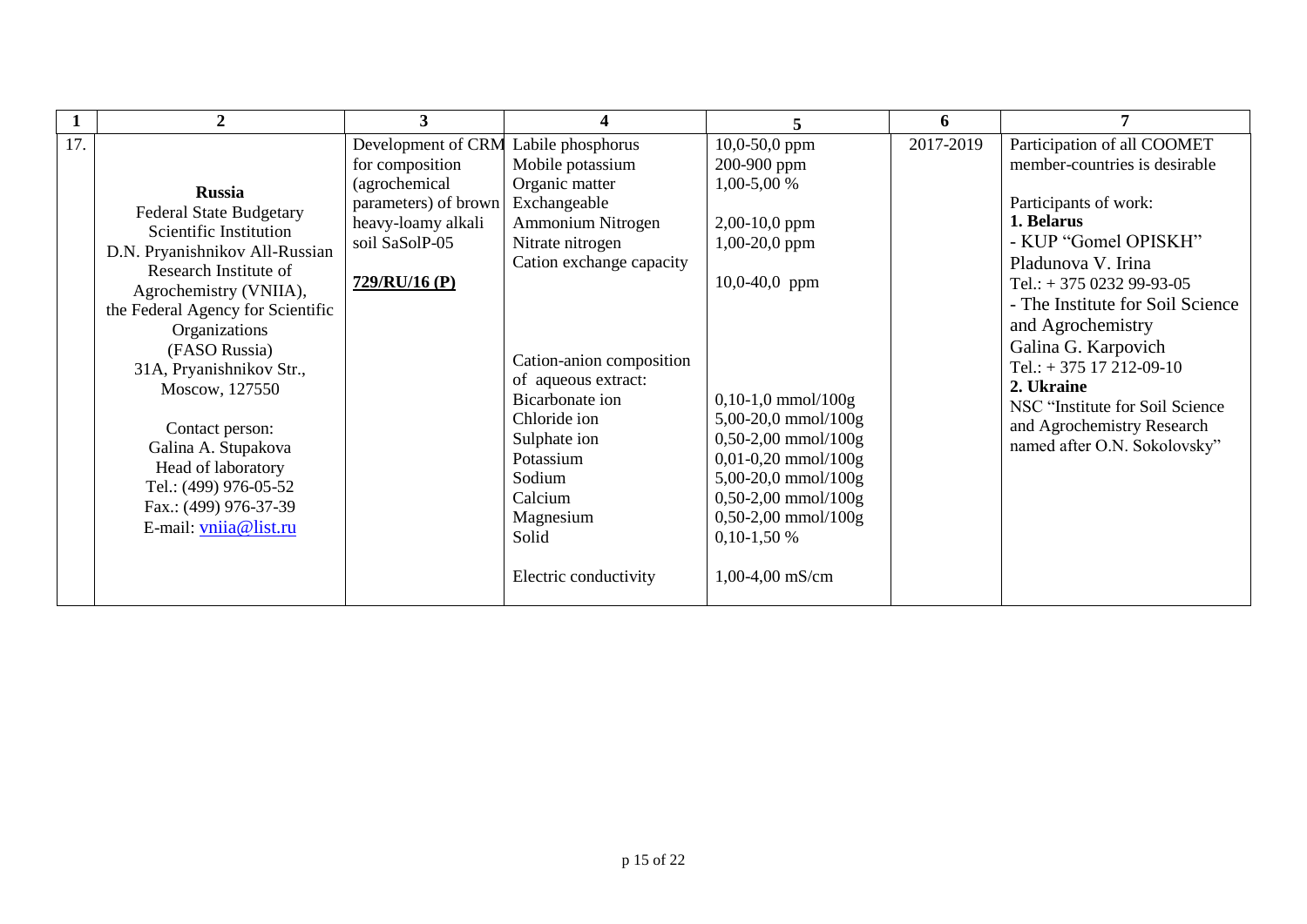| $\mathbf{1}$ | $\mathbf{2}$                                                     | 3                | Δ                          | 5                  | 6         | 7                                            |
|--------------|------------------------------------------------------------------|------------------|----------------------------|--------------------|-----------|----------------------------------------------|
| 18.          | <b>Russia</b>                                                    | Development of a | Mass fraction of elements: | Массовая доля, ppm | 2017-2020 | Participants of work:                        |
|              | JCS "Krastsvetmet",                                              | CRM set for      | <b>Aluminium</b>           |                    |           | 1. Bosnia and Herzegovina                    |
|              | 1, Transportny proezd,                                           | composition of   | Calcium                    | $10-50$            |           | Institute of metrology, Sarajevo             |
|              | Krasnoyarsk the Russian                                          | refined platinum | <b>Magnesium</b>           | $1-40$             |           | 2. Kazakhstan                                |
|              | Federation 660027                                                |                  | Copper                     | $5 - 70$           |           | - "The Cash Operations and                   |
|              | Director                                                         | 733/RU/17 (P)    | <b>Manganese</b>           | $1 - 140$          |           | Valuable Storage Center",                    |
|              | Mikhail V. Dyagilev                                              |                  | <b>Chromium</b>            | $5 - 70$           |           | National Bank of Kazakhstan;                 |
|              |                                                                  |                  | <b>Nickel</b>              | $5 - 70$           |           | 3. Russia                                    |
|              | Tel. +7 391 259 3333                                             |                  | Cadmium                    | $1 - 70$           |           | - "NAZ", Novosibirsk;                        |
|              | E-mail: info@krastsvetmet.ru                                     |                  | <b>Iron</b>                | $5 - 70$           |           | - FGUP "UNIIM",                              |
|              |                                                                  |                  | <b>Bismuth</b>             | 10-260             |           | Ekaterinburg;                                |
|              |                                                                  |                  | <b>Silver</b>              | $5 - 50$           |           | - "EZ OTsM", Ekaterinburg;                   |
|              | Contact person:                                                  |                  | Palladium                  | $5 - 130$          |           | - "ANSERTEKO", Moscow;<br>- "KMEZ", Kyshtym. |
|              | Konstantin A. Shatnykh,                                          |                  | <b>Rhodium</b>             | $5 - 230$          |           | 4. Switzerland                               |
|              | Acting Manager of Shop No. 27                                    |                  | Ruthenium                  | 10-350             |           | - Valcambi SA, Balerna.                      |
|              |                                                                  |                  | Tin                        | $1 - 100$          |           | 5. Ukraine                                   |
|              | tel. +7 391 259 33 33 (29-06)<br>mobile phone.: +7 913 83 07 331 |                  | Lead                       | $5 - 130$          |           | Institute for Single Crystals,               |
|              | E-mail:                                                          |                  | <b>Silicon</b>             | $1 - 70$           |           | National Academy of Sciences of              |
|              | KShatnyh@krastsvetmet.ru                                         |                  | <b>Tellurium</b>           | 20-40              |           | Ukraine                                      |
|              |                                                                  |                  | <b>Iridium</b>             | $1-70$             |           |                                              |
|              |                                                                  |                  | Molybdenum                 | $5 - 70$           |           |                                              |
|              |                                                                  |                  | <b>Arsenic</b>             | $1 - 100$          |           |                                              |
|              |                                                                  |                  | Zinc                       | $1-70$             |           |                                              |
|              |                                                                  |                  |                            | $5-100$            |           |                                              |
|              |                                                                  |                  |                            |                    |           |                                              |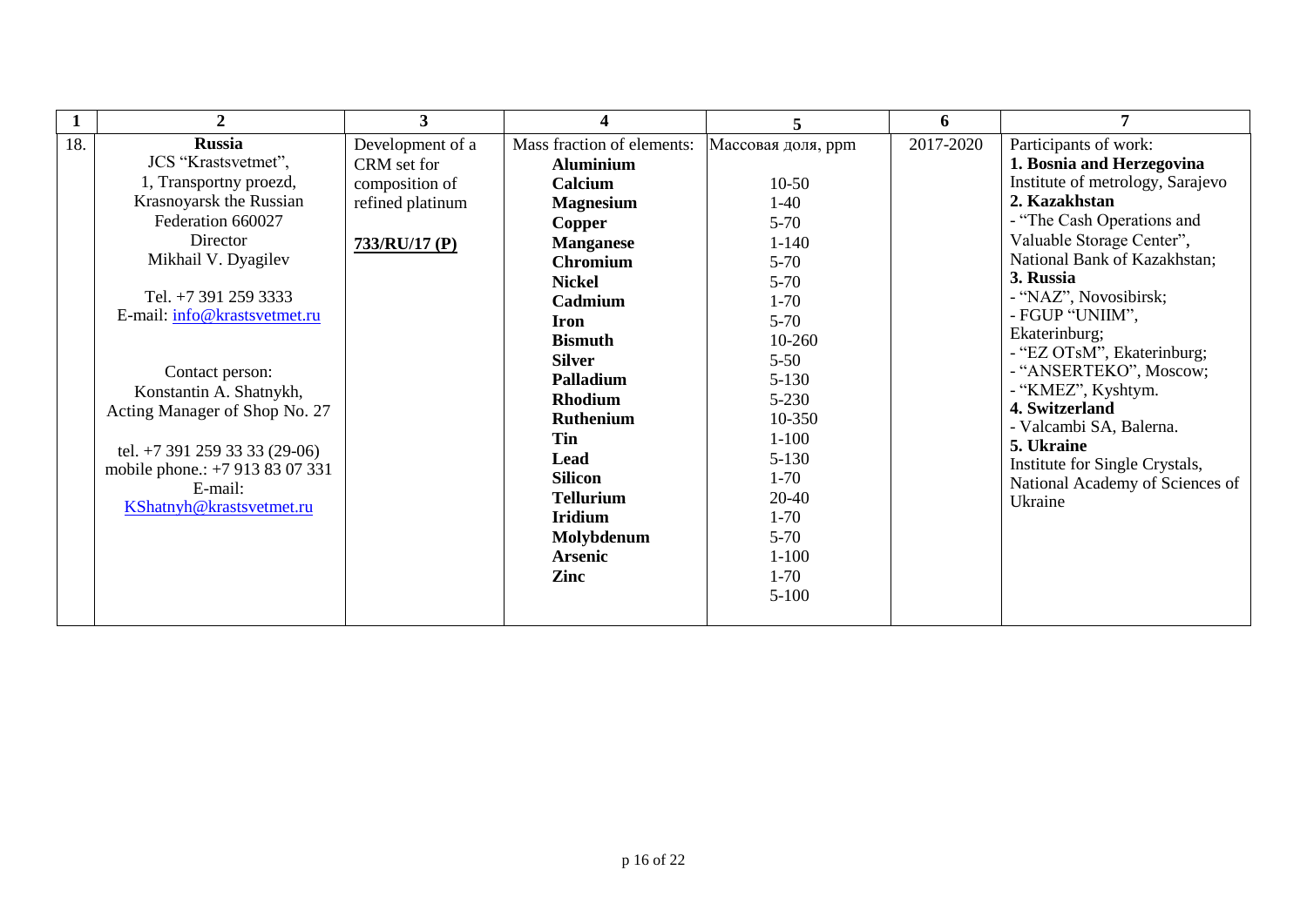| In              | Country,                                                                                                                                                                                                                                                                                                  |                                                                                                                             | <b>Certified</b>                                                       | Planned values (range)                                             | <b>Period of CRM</b> |                                                                                                                                         |
|-----------------|-----------------------------------------------------------------------------------------------------------------------------------------------------------------------------------------------------------------------------------------------------------------------------------------------------------|-----------------------------------------------------------------------------------------------------------------------------|------------------------------------------------------------------------|--------------------------------------------------------------------|----------------------|-----------------------------------------------------------------------------------------------------------------------------------------|
| d.<br><b>NN</b> | CRM producer,<br>contact person                                                                                                                                                                                                                                                                           | Project                                                                                                                     | characteristics                                                        | of certified<br>characteristics                                    | development          | <b>Notes</b>                                                                                                                            |
| $\mathbf{1}$    | $\boldsymbol{2}$                                                                                                                                                                                                                                                                                          | $\mathbf{3}$                                                                                                                |                                                                        | 5                                                                  | 6                    | $\overline{7}$                                                                                                                          |
|                 |                                                                                                                                                                                                                                                                                                           |                                                                                                                             |                                                                        | Part 2 (projects, proposed for initial consideration are included) |                      |                                                                                                                                         |
| 1.              | <b>Russia</b><br>West-Siberian Research Institute<br>of Physico-technical and<br><b>Radiotechnical Measurements</b>                                                                                                                                                                                       | Development of<br>CRM for complex $(\varepsilon)$ ,<br>permittivity<br>(quartz glass)                                       | Relative permittivity<br>Loss tangent of a                             | $2 - 400$<br>$5.10^{-5} - 1.10^{-3}$                               | 2013-2018            | Participation of all COOMET member-<br>countries is desirable;                                                                          |
|                 | (VS NIIFTRI)<br>V.N. Egorov<br>Director                                                                                                                                                                                                                                                                   |                                                                                                                             | dielectric $(tg\delta)$                                                |                                                                    |                      |                                                                                                                                         |
|                 | <b>Contact Person:</b><br>Margarita V. Kaschenko<br>Head of Laboratory<br>Tel.: (3952) 46-80-18<br>E-mail:<br>kaschenko@niiftri.irk.ru                                                                                                                                                                    |                                                                                                                             |                                                                        |                                                                    |                      |                                                                                                                                         |
| 2.              | <b>Russia</b><br>FGUP "Siberian<br>Research Institute for Metrology"<br>(FGUP "SNIIM")<br>Novosibirsk<br>V.F. Matveychuk<br>Director<br><b>Contact Person:</b><br>Sergey N. Sibirtsev<br>Deputy Head of Department<br>Tel.: (383) 229-75-89<br>Fax: (383) 210-13-60<br>E-mail: sibirsev@sniim.siberia.net | Development of<br>CRM set for<br>complex<br>permittivity within Loss tangent of a<br>the frequency<br>range of 1 -18<br>GHz | Relative permittivity<br>$(\varepsilon')$ ,<br>dielectric $(tg\delta)$ | $2 - 300$<br>$0,00005 - 0,005$                                     | 2013-2018            | Participation of all COOMET member-<br>countries is desirable, especially:<br><b>Belarus</b><br>Germany<br>Moldova<br>Russia<br>Ukraine |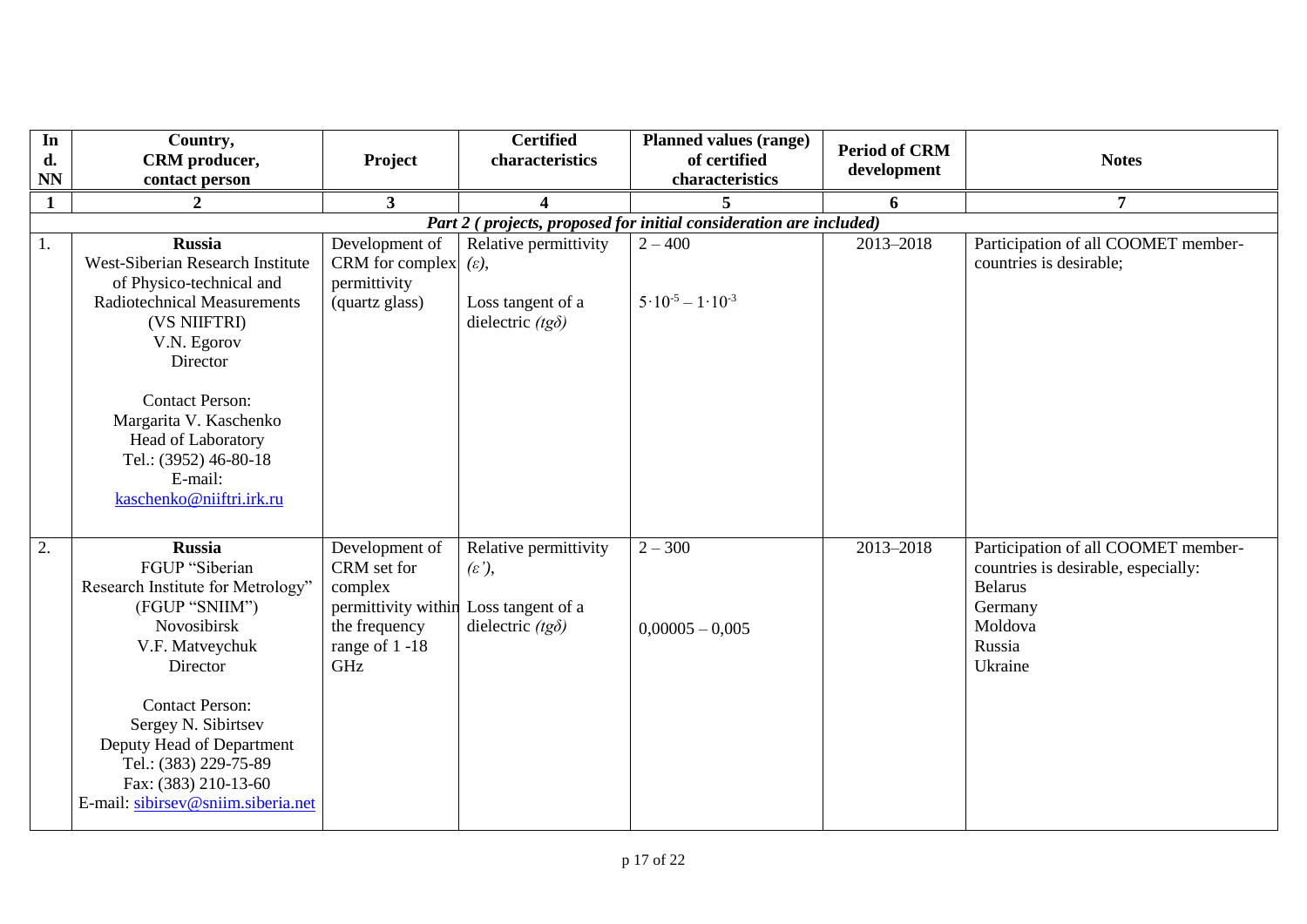| 1                | $\overline{2}$                                                                                                                                                                                         | $\mathbf{3}$                                                                                            |                                                                                                                               | 5                                                                  | 6         | $\overline{7}$                                                                                                                                                                                                                                                                                           |
|------------------|--------------------------------------------------------------------------------------------------------------------------------------------------------------------------------------------------------|---------------------------------------------------------------------------------------------------------|-------------------------------------------------------------------------------------------------------------------------------|--------------------------------------------------------------------|-----------|----------------------------------------------------------------------------------------------------------------------------------------------------------------------------------------------------------------------------------------------------------------------------------------------------------|
|                  |                                                                                                                                                                                                        |                                                                                                         |                                                                                                                               | Part 2 (projects, proposed for initial consideration are included) |           |                                                                                                                                                                                                                                                                                                          |
| 3.               | <b>Russia</b><br>All-Russian Research Institute for<br>Petroleum Refining<br>(OAO "VNII NP") Moscow                                                                                                    | Development of<br>CRM of actual<br>in jet fuel<br>SO KFSA-1                                             | Concentration of<br>actual gums,<br>gum concentration $mg/100 \text{ cm}^3$ of fuel/<br>$mg/cm3$ of fuel<br><b>CRM KFSA-1</b> | $1,0-5,0$<br>$(0,01 - 0,05)$                                       | 2013-2018 | Participation of all COOMET member-<br>countries is desirable<br>Participants of work:<br>1. Belarus<br>- OJSC "Mozyr Petroleum Processing<br>Plant"                                                                                                                                                     |
| $\overline{4}$ . | <b>Contact Person:</b><br>Irina V.<br>Tereshina<br>Head of Metrological Research<br>Laboratory<br>Tel:(495)788-1553,<br>787-48-87, ext.1367<br>E-mail: metrology@vniinp.ru                             | Development of<br>CRMs of<br>phosphor content<br>in oil<br>$(2$ types)<br>SO MDF $-1$ ;<br>$SO MDF - 2$ | Mass fraction, %<br>$CRM MDF-1$<br>$CRM MDF - 2$                                                                              | $0,02 - 0,10$<br>$0,10-0,20$                                       | 2013-2018 | Participation of all COOMET member-<br>countries is desirable<br>Participants of work:<br>1. Belarus<br>- OJSC "Mozyr Petroleum Processing<br>Plant"                                                                                                                                                     |
| 5.               | Scientific and Production<br>Association "INTEGRSO" Ufa<br>Anvar H. Muhamedzyanov<br><b>General Director</b><br>Tel. (347) 275-31-38<br>$(347)$ 270-86-13, 8-901-813-75-29<br>E-mail: integrso@mail.ru | Development of<br>CRM of fractional<br>yield<br><b>SO FS TN</b>                                         | % of distillation<br>at the temperature<br><b>CRM FS TH</b><br>up to $200^{\circ}$ C<br>up to 300°C                           | $20-30$<br>$40 - 50$                                               | 2013-2018 | Participation of all COOMET member-<br>countries is desirable<br>Participants of work:<br>1. Belarus<br>- OJSC "NAPHTAN"<br>- OJSC "Mozyr Petroleum Processing<br>Plant"<br>2. Kazakhstan<br>-Scientific and Production Centre for<br>Certification of Automobile Fuel and<br>Oil "SATM and M" RSE EKSTU |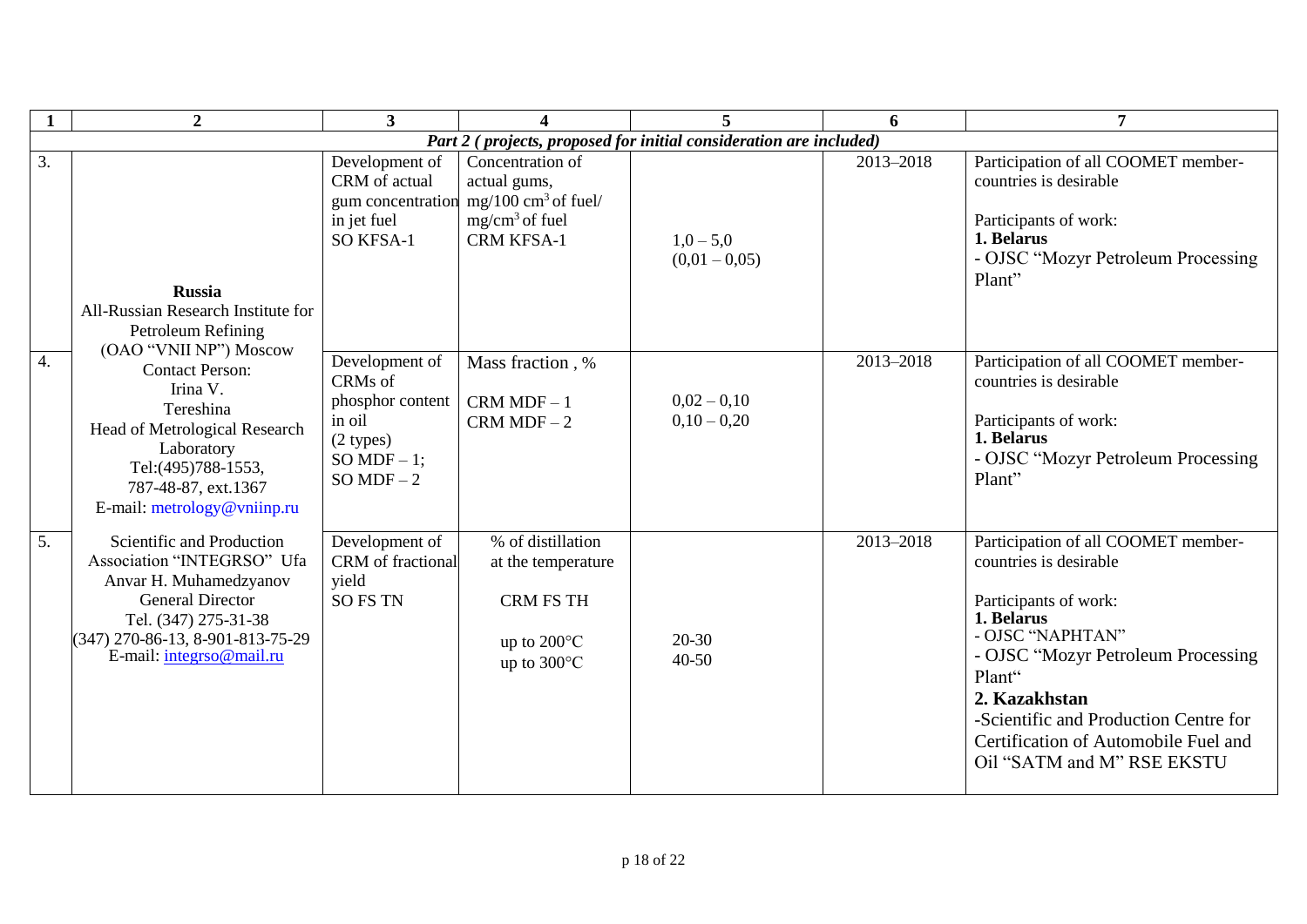|    | $\overline{2}$                                                                                                                                                                                                                                                                                                                                                                                                                  | $\mathbf{3}$                                                                                                                                                                                                                                                         |                                                                                                                                                                                 | 5                                                                                                      | 6             | 7                                                                                                                                                                                                                                                                                              |
|----|---------------------------------------------------------------------------------------------------------------------------------------------------------------------------------------------------------------------------------------------------------------------------------------------------------------------------------------------------------------------------------------------------------------------------------|----------------------------------------------------------------------------------------------------------------------------------------------------------------------------------------------------------------------------------------------------------------------|---------------------------------------------------------------------------------------------------------------------------------------------------------------------------------|--------------------------------------------------------------------------------------------------------|---------------|------------------------------------------------------------------------------------------------------------------------------------------------------------------------------------------------------------------------------------------------------------------------------------------------|
|    |                                                                                                                                                                                                                                                                                                                                                                                                                                 |                                                                                                                                                                                                                                                                      |                                                                                                                                                                                 | Part 2 (projects, proposed for initial consideration are included)                                     |               |                                                                                                                                                                                                                                                                                                |
| 6. | <b>Ukraine</b><br><b>Cattle Breeding Institute</b><br>National Academy of Agrarian<br>Sciences of Ukraine<br>Kharkov<br><b>Contact Person:</b><br>Igor A. Ionov<br>Director<br>Tel.: (057) 740-31-81,<br>Fax: (057) 740-39-94                                                                                                                                                                                                   | Development of<br>CRM for<br>chemical<br>composition of<br>feedstuffs<br>Note: CRM for<br>chemical<br>composition of<br>feedstuffs will be<br>uniform free-                                                                                                          | Mass fraction of<br>components, %<br>Dry substance<br>Crude ash<br>Crude fat<br>Crude protein<br>Crude fiber<br>Calcium<br>Phosphor<br>Mass fraction of<br>microelements, mg/kg | $5,0-96,0$<br>$0,5-70,0$<br>$0,1-30,0$<br>$0,5 - 80,0$<br>$0,1-42,0$<br>$0.01 - 40.00$<br>$0,01-34,00$ | 2015-2017     | Participation of all COOMET member-<br>countries is desirable<br>Participants of work:<br>1. Kazakhstan<br>West-Kazakhstan JSC<br>"NaTsEkS"<br>- Republican Scientific and Methodical<br>Centre of Agrochemical Service of the<br>Ministry of Agriculture of RK<br>2. Russia (11 laboratories) |
| 7. | E-mail: ionov.i.a@mail.ru<br>E-mail: it_uaan@bk.ru<br><b>Russia</b><br>"Institute Gipronickel, Ltd."<br>Centre for Development of<br><b>Certified Reference Materials</b><br>11, Grazhdansky Pr.,<br>S. Petersburg, 195220<br>S.M. Kozyrev<br><b>Research and Development</b><br>Director<br><b>Contact Person:</b><br>Tatiana V. Shabelnikova<br>Tel.: (8-812)-335-30-73<br>Fax: (812) 335-31-87<br>E-mail: shabco2008@mail.ru | flowing powder<br>of grey colour<br>with particle size<br>of 50 $\mu$ m (30-<br>$40g$ )<br>Additional<br>certification<br>of GSO 9932-<br>$-2011$ for<br>composition of<br>nickel (NNMK-1)<br><b>CRM</b> for<br>composition of<br>nickel is fine chips<br>$(1-3 mm)$ | Copper<br>Zinc<br>Manganese<br>Iron<br>Mass fraction of<br>components, ppm:<br>Sulphur<br>Carbon<br>Cobalt                                                                      | $0,2-16,0$<br>$1,0-85,0$<br>$3,0-200,0$<br>10,0-1300,0<br>$3-4$<br>$25 - 35$<br>$250 - 350$            | $2014 - 2018$ | Participation of all COOMET member-<br>countries is desirable<br>Participants of work:<br>1. Bulgaria<br>GEOLAB Analytical Laboratory of<br>Geological Institute BAN                                                                                                                           |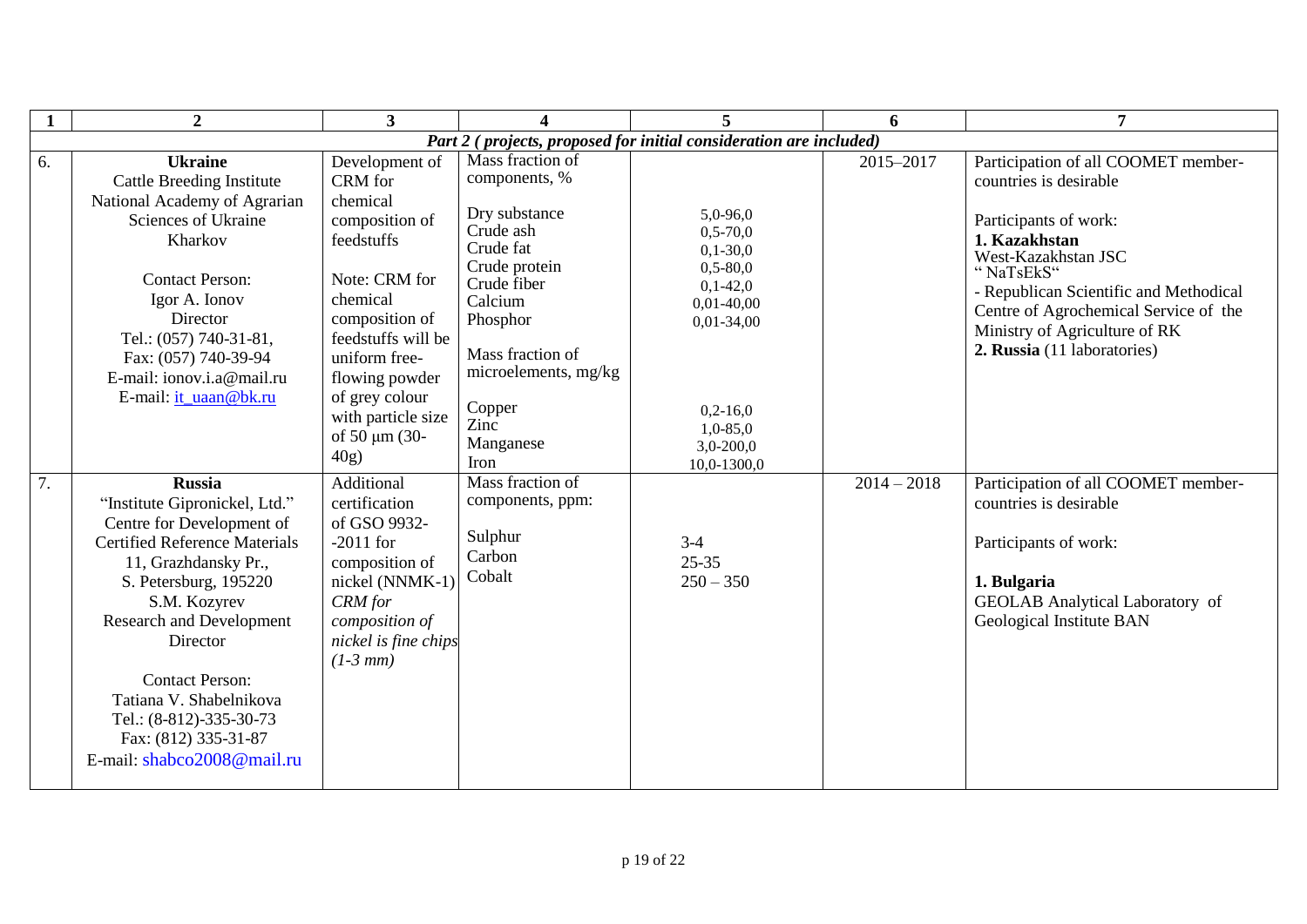|    | $\overline{2}$                                                                                                                                                                                                                                                                                                                                                            | $\mathbf{3}$                                                                                                                       |                                                                                                                                                | 5                                                                            | 6             | $\overline{7}$                                                |  |  |  |  |  |
|----|---------------------------------------------------------------------------------------------------------------------------------------------------------------------------------------------------------------------------------------------------------------------------------------------------------------------------------------------------------------------------|------------------------------------------------------------------------------------------------------------------------------------|------------------------------------------------------------------------------------------------------------------------------------------------|------------------------------------------------------------------------------|---------------|---------------------------------------------------------------|--|--|--|--|--|
|    | Part 2 (projects, proposed for initial consideration are included)                                                                                                                                                                                                                                                                                                        |                                                                                                                                    |                                                                                                                                                |                                                                              |               |                                                               |  |  |  |  |  |
| 8. | <b>Russia</b><br>"Institute Gipronickel, Ltd."<br>Centre for Development of<br><b>Certified Reference Materials</b><br>11, Grazhdansky Pr.,<br>S. Petersburg, 195220<br>S.M. Kozyrev<br><b>Research and Development</b><br>Director<br><b>Contact Person:</b><br>Tatiana V. Shabelnikova<br>Tel.: (8-812)-335-30-73<br>Fax: (812) 335-31-87<br>E-mail: shabco2008@mail.ru | Development of<br>CRM for<br>composition of<br>cobalt<br><b>CRM</b> for<br>composition of<br>cobalt is fine<br>chips<br>$(1-3 mm)$ | Mass fraction of<br>components, ppm:<br>Nickel<br>Iron<br>Copper<br>Oxygen<br>Hydrogen<br>Nitrogen                                             | $130 - 180$<br>$25 - 35$<br>$3,4-4,0$<br>$120 - 200$<br>$19-25$<br>$0,7-1,2$ | $2014 - 2018$ | Participation of all COOMET member-<br>countries is desirable |  |  |  |  |  |
| 9. | <b>Russia</b><br>FGUP "UNIIM"<br>4, Krasnoarmeyskaya Str.<br>Ekaterinburg, 620075<br>Sergey V. Medvedevskikh<br>Director<br><b>Contact Person:</b><br>Olga N. Kremleva<br>acting Head of Department<br>Tel.: (343) 350-60-68<br>Fax.: (343) 350-24-68<br>E-mail: kremleva77@yandex.ru                                                                                     | Development of<br>CRM for isotope<br>composition of<br>lead enriched by<br>$206Pb$ , in nitrate<br>solution                        | Mass fraction of lead<br>isotopes:<br>with mass<br>number 204<br>with mass<br>number 206<br>with mass<br>number 207<br>with mass<br>number 208 | $0,01 - 5,00$<br>$25,2 - 97,0$<br>$1,00 - 22,0$<br>$1,00 - 52,0$             | 2015-2019     | Participation of all COOMET member-<br>countries is desirable |  |  |  |  |  |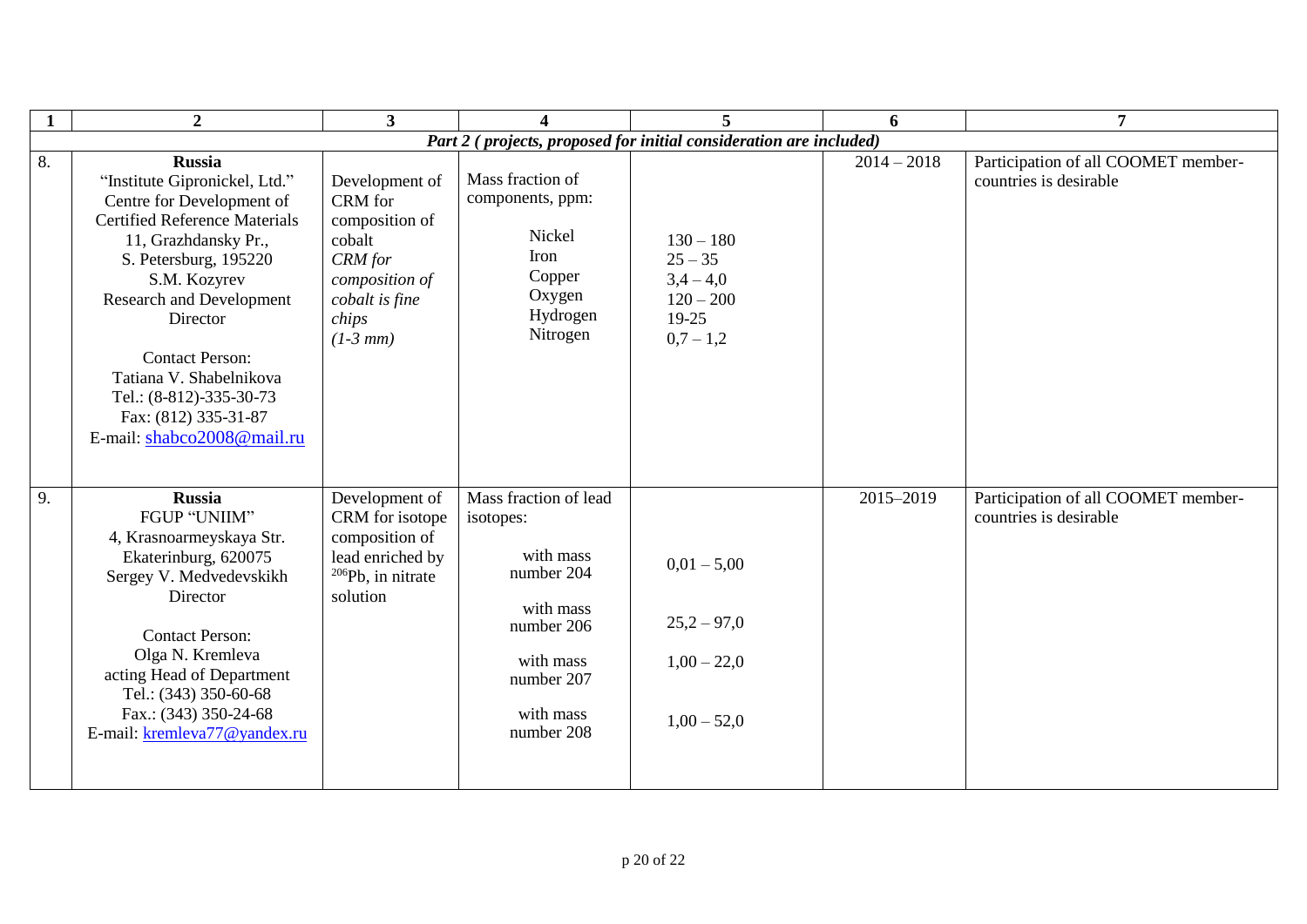|     | Part 2 (projects, proposed for initial consideration are included) |                              |                        |               |           |                                     |  |  |  |  |  |
|-----|--------------------------------------------------------------------|------------------------------|------------------------|---------------|-----------|-------------------------------------|--|--|--|--|--|
| 10. | <b>Russia</b>                                                      | Development of               | Mass fraction of       |               | 2015-2019 | Participation of all COOMET member- |  |  |  |  |  |
|     | FGUP "UNIIM"                                                       | CRM for isotope              | nickel isotopes:       |               |           | countries is desirable              |  |  |  |  |  |
|     | 4, Krasnoarmeyskaya Str.                                           | composition of               |                        |               |           |                                     |  |  |  |  |  |
|     | Ekaterinburg, 620075                                               | nickel enriched              | with mass              | $0,1-68,2$    |           |                                     |  |  |  |  |  |
|     | Sergey V. Medvedevskikh                                            | by <sup>60</sup> Ni isotope, | number 58              |               |           |                                     |  |  |  |  |  |
|     | Director                                                           | in nitrate                   |                        |               |           |                                     |  |  |  |  |  |
|     |                                                                    | solution                     | with mass<br>number 60 | $27,0-99,8$   |           |                                     |  |  |  |  |  |
|     | <b>Contact Person:</b>                                             |                              |                        |               |           |                                     |  |  |  |  |  |
|     | Olga N. Kremleva                                                   |                              | with mass              |               |           |                                     |  |  |  |  |  |
|     | acting Head of Department                                          |                              | number 61              | $0,01 - 10,0$ |           |                                     |  |  |  |  |  |
|     | Tel.: (343) 350-60-68                                              |                              |                        |               |           |                                     |  |  |  |  |  |
|     | Fax.: (343) 350-24-68                                              |                              | with mass              |               |           |                                     |  |  |  |  |  |
|     | E-mail: kremleva77@yandex.ru                                       |                              | number 62              | $0,01 - 10,0$ |           |                                     |  |  |  |  |  |
|     |                                                                    |                              | with mass              |               |           |                                     |  |  |  |  |  |
|     |                                                                    |                              | number 64              | $0,01-1,0$    |           |                                     |  |  |  |  |  |
|     |                                                                    |                              |                        |               |           |                                     |  |  |  |  |  |